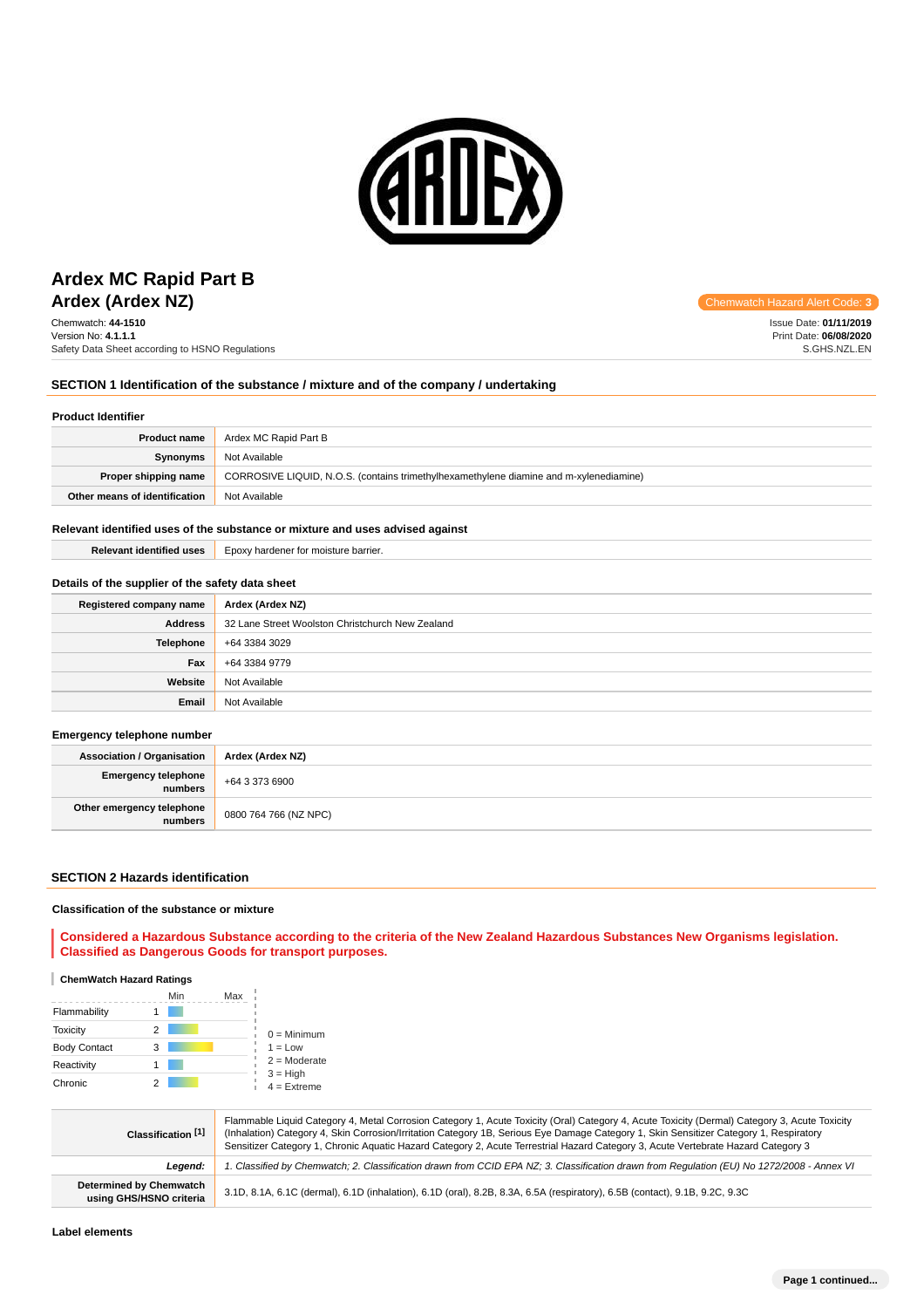

**Signal word Danger**

### **Hazard statement(s)**

| H <sub>22</sub> 7 | Combustible liquid.                                                        |
|-------------------|----------------------------------------------------------------------------|
| H290              | May be corrosive to metals.                                                |
| H302              | Harmful if swallowed.                                                      |
| H311              | Toxic in contact with skin.                                                |
| H332              | Harmful if inhaled.                                                        |
| H314              | Causes severe skin burns and eye damage.                                   |
| H317              | May cause an allergic skin reaction.                                       |
| H334              | May cause allergy or asthma symptoms or breathing difficulties if inhaled. |
| H411              | Toxic to aquatic life with long lasting effects.                           |
| H423              | Harmful to the soil environment                                            |
| H433              | Harmful to terrestrial vertebrates.                                        |

#### **Precautionary statement(s) Prevention**

| P210        | Keep away from heat, hot surfaces, sparks, open flames and other ignition sources. No smoking. |
|-------------|------------------------------------------------------------------------------------------------|
| <b>P260</b> | Do not breathe mist/vapours/spray.                                                             |
| P271        | Use only outdoors or in a well-ventilated area.                                                |
| P273        | Avoid release to the environment.                                                              |

### **Precautionary statement(s) Response**

| P301+P330+P331 | IF SWALLOWED: Rinse mouth. Do NOT induce vomiting.                                                                               |
|----------------|----------------------------------------------------------------------------------------------------------------------------------|
| P303+P361+P353 | IF ON SKIN (or hair): Take off immediately all contaminated clothing. Rinse skin with water [or shower].                         |
| P304+P340      | IF INHALED: Remove person to fresh air and keep comfortable for breathing.                                                       |
| P305+P351+P338 | IF IN EYES: Rinse cautiously with water for several minutes. Remove contact lenses, if present and easy to do. Continue rinsing. |

#### **Precautionary statement(s) Storage**

| 7403 | 1.1.7.<br>110011010<br>blace. |
|------|-------------------------------|
| P405 |                               |

### **Precautionary statement(s) Disposal**

**P501** Dispose of contents/container to authorised hazardous or special waste collection point in accordance with any local regulation.

### **SECTION 3 Composition / information on ingredients**

#### **Substances**

See section below for composition of Mixtures

#### **Mixtures**

| <b>CAS No</b> | %[weight] | Name                                    |
|---------------|-----------|-----------------------------------------|
| 98-54-4       | $30 - 60$ | p-tert-butylphenol                      |
| 1477-55-0     | $30 - 60$ | m-xylenediamine                         |
| 25620-58-0    | 10-30     | trimethylhexamethylene diamine          |
| 90-72-2       | $1 - 5$   | 2.4.6-trisl(dimethylamino)methyllphenol |
| 100-51-6      | $1 - 5$   | benzyl alcohol                          |
| 109-55-7      | $0.1 - 1$ | 3-dimethylaminopropylamine              |

#### **SECTION 4 First aid measures**

| Description of first aid measures |                                                                                                                                                                                                                                                                                                                                                                                                                                                                                                                                                                                                |  |
|-----------------------------------|------------------------------------------------------------------------------------------------------------------------------------------------------------------------------------------------------------------------------------------------------------------------------------------------------------------------------------------------------------------------------------------------------------------------------------------------------------------------------------------------------------------------------------------------------------------------------------------------|--|
| <b>Eye Contact</b>                | If this product comes in contact with the eyes:<br>Immediately hold eyelids apart and flush the eye continuously with running water.<br>Ensure complete irrigation of the eye by keeping eyelids apart and away from eye and moving the eyelids by occasionally lifting the upper<br>and lower lids.<br>▶ Continue flushing until advised to stop by the Poisons Information Centre or a doctor, or for at least 15 minutes.<br>Transport to hospital or doctor without delay.<br>Removal of contact lenses after an eye injury should only be undertaken by skilled personnel.<br>For amines: |  |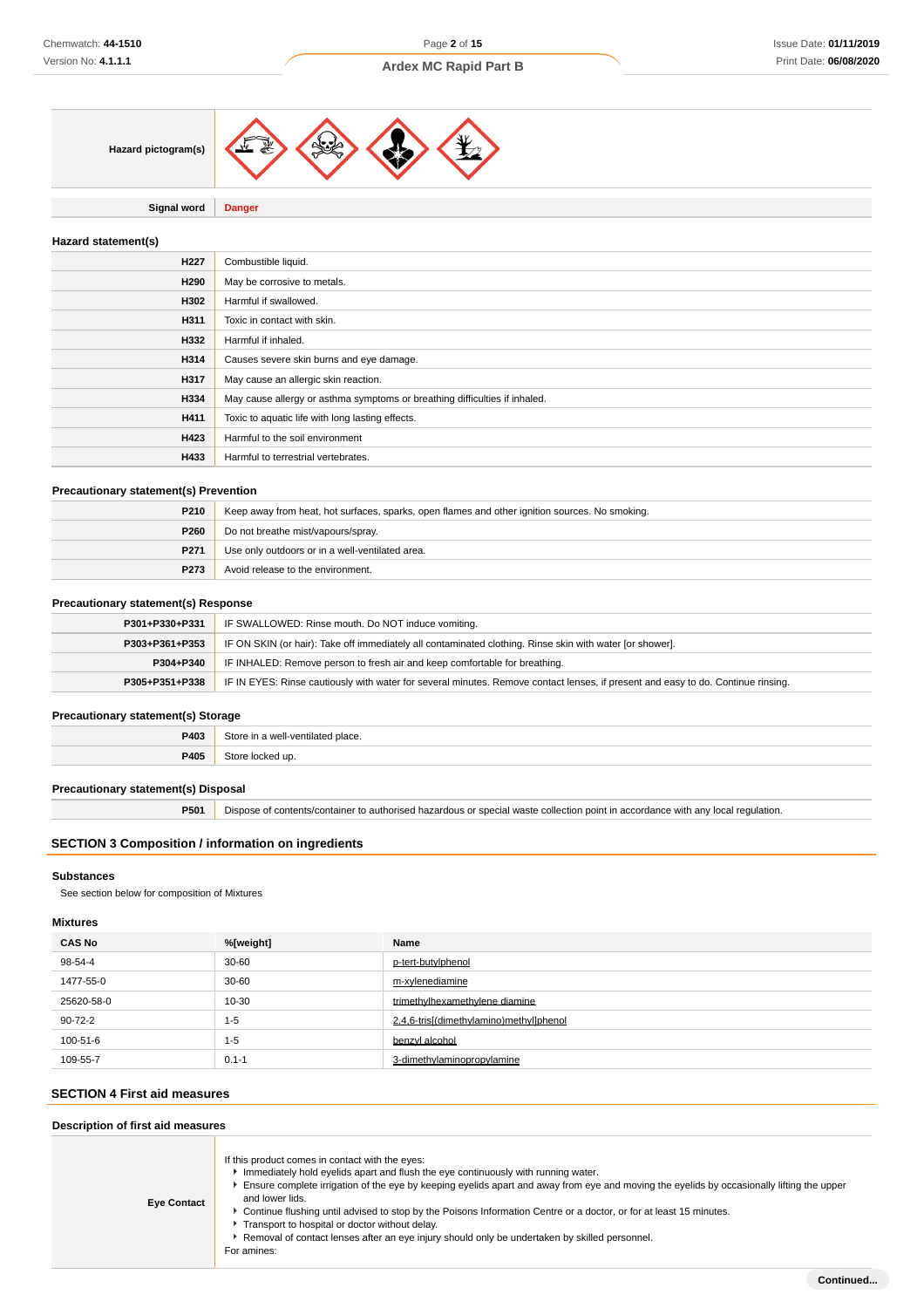|                     | If liquid amines come in contact with the eyes, irrigate immediately and continuously with low pressure flowing water, preferably from an eye<br>wash fountain, for 15 to 30 minutes.<br>For more effective flushing of the eyes, use the fingers to spread apart and hold open the eyelids. The eyes should then be "rolled" or moved<br>in all directions.<br>Seek immediate medical attention, preferably from an ophthalmologist.                                                                                                                                                                                                                                                                                                                                                                                                                                                                                                                                                                                                                                                                                                                                                                                                                                                                                                                                                                                                                                                                                                                                                                                                                                                                                                                                                     |
|---------------------|-------------------------------------------------------------------------------------------------------------------------------------------------------------------------------------------------------------------------------------------------------------------------------------------------------------------------------------------------------------------------------------------------------------------------------------------------------------------------------------------------------------------------------------------------------------------------------------------------------------------------------------------------------------------------------------------------------------------------------------------------------------------------------------------------------------------------------------------------------------------------------------------------------------------------------------------------------------------------------------------------------------------------------------------------------------------------------------------------------------------------------------------------------------------------------------------------------------------------------------------------------------------------------------------------------------------------------------------------------------------------------------------------------------------------------------------------------------------------------------------------------------------------------------------------------------------------------------------------------------------------------------------------------------------------------------------------------------------------------------------------------------------------------------------|
| <b>Skin Contact</b> | If skin or hair contact occurs:<br>Immediately flush body and clothes with large amounts of water, using safety shower if available.<br>• Quickly remove all contaminated clothing, including footwear.<br>▶ Wash skin and hair with running water. Continue flushing with water until advised to stop by the Poisons Information Centre.<br>Transport to hospital, or doctor.<br>For amines:<br>In case of major exposure to liquid amine, promptly remove any contaminated clothing, including rings, watches, and shoe, preferably under<br>a safety shower.<br>▶ Wash skin for 15 to 30 minutes with plenty of water and soap. Call a physician immediately.<br>Remove and dry-clean or launder clothing soaked or soiled with this material before reuse. Dry cleaning of contaminated clothing may be<br>more effective than normal laundering.<br>Inform individuals responsible for cleaning of potential hazards associated with handling contaminated clothing.<br>Discard contaminated leather articles such as shoes, belts, and watchbands.<br>Note to Physician: Treat any skin burns as thermal burns. After decontamination, consider the use of cold packs and topical antibiotics.                                                                                                                                                                                                                                                                                                                                                                                                                                                                                                                                                                                      |
| Inhalation          | If fumes or combustion products are inhaled remove from contaminated area.<br>Lay patient down. Keep warm and rested.<br>▶ Prostheses such as false teeth, which may block airway, should be removed, where possible, prior to initiating first aid procedures.<br>Apply artificial respiration if not breathing, preferably with a demand valve resuscitator, bag-valve mask device, or pocket mask as trained.<br>Perform CPR if necessary.<br>Transport to hospital, or doctor.<br>For amines:<br>All employees working in areas where contact with amine catalysts is possible should be thoroughly trained in the administration of<br>appropriate first aid procedures.<br>Experience has demonstrated that prompt administration of such aid can minimize the effects of accidental exposure.<br>▶ Promptly move the affected person away from the contaminated area to an area of fresh air.<br>Keep the affected person calm and warm, but not hot.<br>If breathing is difficult, oxygen may be administered by a qualified person.<br>If breathing stops, give artificial respiration. Call a physician at once.<br>Inhalation of vapours or aerosols (mists, fumes) may cause lung oedema.<br>Corrosive substances may cause lung damage (e.g. lung oedema, fluid in the lungs).<br>As this reaction may be delayed up to 24 hours after exposure, affected individuals need complete rest (preferably in semi-recumbent<br>posture) and must be kept under medical observation even if no symptoms are (yet) manifested.<br>Effore any such manifestation, the administration of a spray containing a dexamethasone derivative or beclomethasone derivative may be<br>considered.<br>This must definitely be left to a doctor or person authorised by him/her.<br>(ICSC13719) |
| Ingestion           | For advice, contact a Poisons Information Centre or a doctor at once.<br>Urgent hospital treatment is likely to be needed.<br>If swallowed do <b>NOT</b> induce vomiting.<br>If vomiting occurs, lean patient forward or place on left side (head-down position, if possible) to maintain open airway and prevent aspiration.<br>• Observe the patient carefully.<br>Never give liquid to a person showing signs of being sleepy or with reduced awareness; i.e. becoming unconscious.<br>• Give water to rinse out mouth, then provide liquid slowly and as much as casualty can comfortably drink.<br>Transport to hospital or doctor without delay.<br>For amines:<br>If liquid amine are ingested, have the affected person drink several glasses of water or milk.<br>Do not induce vomiting.<br>Immediately transport to a medical facility and inform medical personnel about the nature of the exposure. The decision of whether to induce<br>vomiting should be made by an attending physician.                                                                                                                                                                                                                                                                                                                                                                                                                                                                                                                                                                                                                                                                                                                                                                                  |

#### **Indication of any immediate medical attention and special treatment needed**

For acute or short-term repeated exposures to highly alkaline materials:

**Respiratory stress is uncommon but present occasionally because of soft tissue edema.** 

- Unless endotracheal intubation can be accomplished under direct vision, cricothyroidotomy or tracheotomy may be necessary.
- Oxygen is given as indicated.
- **F** The presence of shock suggests perforation and mandates an intravenous line and fluid administration.
- **P** Damage due to alkaline corrosives occurs by liquefaction necrosis whereby the saponification of fats and solubilisation of proteins allow deep penetration into the tissue. Alkalis continue to cause damage after exposure.

INGESTION:

Milk and water are the preferred diluents

- No more than 2 glasses of water should be given to an adult.
- Neutralising agents should never be given since exothermic heat reaction may compound injury.
- \* Catharsis and emesis are absolutely contra-indicated.

\* Activated charcoal does not absorb alkali.

\* Gastric lavage should not be used.

Supportive care involves the following:

Withhold oral feedings initially.

- If endoscopy confirms transmucosal injury start steroids only within the first 48 hours.
- Carefully evaluate the amount of tissue necrosis before assessing the need for surgical intervention.
- Patients should be instructed to seek medical attention whenever they develop difficulty in swallowing (dysphagia).

SKIN AND EYE:

**Injury should be irrigated for 20-30 minutes.** 

Eye injuries require saline. [Ellenhorn & Barceloux: Medical Toxicology]

For amines:

▶ Certain amines may cause injury to the respiratory tract and lungs if aspirated. Also, such products may cause tissue destruction leading to stricture. If lavage is performed, endotracheal and/or esophagoscopic control is suggested.

No specific antidote is known.

Care should be supportive and treatment based on the judgment of the physician in response to the reaction of the patient.

Laboratory animal studies have shown that a few amines are suspected of causing depletion of certain white blood cells and their precursors in lymphoid tissue. These effects may be due to an immunosuppressive mechanism.

Some persons with hyperreactive airways (e.g., asthmatic persons) may experience wheezing attacks (bronchospasm) when exposed to airway irritants.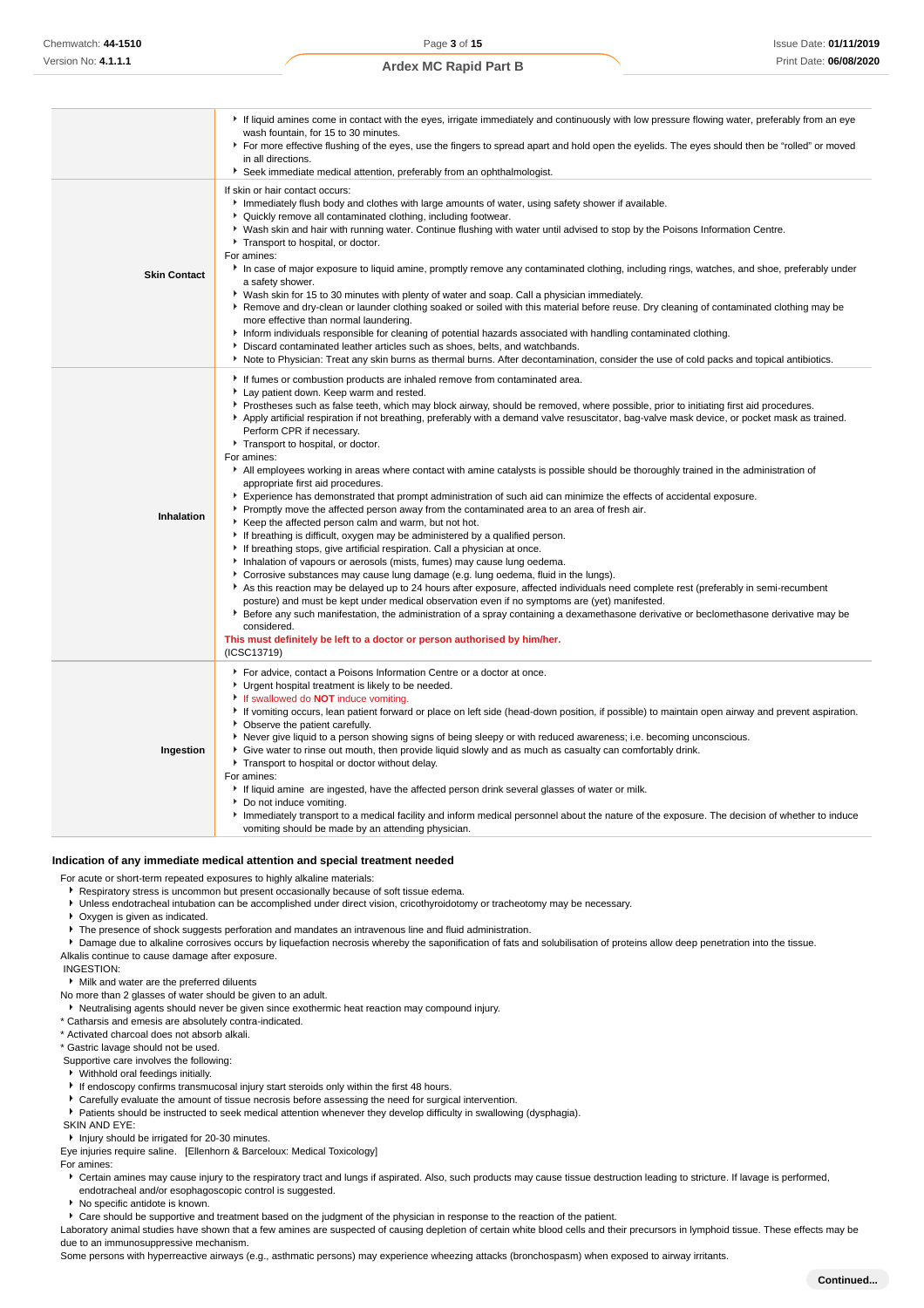Lung injury may result following a single massive overexposure to high vapour concentrations or multiple exposures to lower concentrations of any pulmonary irritant material. Health effects of amines, such as skin irritation and transient corneal edema ("blue haze," "halo effect," "glaucopsia"), are best prevented by means of formal worker education, industrial hygiene monitoring, and exposure control methods. Persons who are highly sensitive to the triggering effect of non-specific irritants should not be assigned to jobs in which such agents are used, handled, or manufactured.

**Medical surveillance programs** should consist of a pre-placement evaluation to determine if workers or applicants have any impairments (e.g., hyperreactive airways or bronchial asthma) that would limit their fitness for work in jobs with potential for exposure to amines. A clinical baseline can be established at the time of this evaluation.

Periodic medical evaluations can have significant value in the early detection of disease and in providing an opportunity for health counseling.

Medical personnel conducting medical surveillance of individuals potentially exposed to polyurethane amine catalysts should consider the following:

Health history, with emphasis on the respiratory system and history of infections Physical examination, with emphasis on the respiratory system and the lymphoreticular organs (lymph nodes, spleen, etc.)

- Lung function tests, pre- and post-bronchodilator if indicated
- Total and differential white blood cell count
- Serum protein electrophoresis

Persons who are concurrently exposed to isocyanates also should be kept under medical surveillance.

Pre-existing medical conditions generally aggravated by exposure include skin disorders and allergies, chronic respiratory disease (e.g. bronchitis, asthma, emphysema), liver disorders, kidney disease, and eye disease.

Broadly speaking, exposure to amines, as characterised by amine catalysts, may cause effects similar to those caused by exposure to ammonia. As such, amines should be considered potentially injurious to any tissue that is directly contacted.

Inhalation of aerosol mists or vapors, especially of heated product, can result in chemical pneumonitis, pulmonary edema, laryngeal edema, and delayed scarring of the airway or other affected organs. There is no specific treatment.

Clinical management is based upon supportive treatment, similar to that for thermal burns.

Persons with major skin contact should be maintained under medical observation for at least 24 hours due to the possibility of delayed reactions.

**Polyurethene Amine Catalysts: Guidelines for Safe Handling and Disposal Technical Bulletin June 2000**

**Alliance for Polyurethanes Industry** Treat symptomatically.

For acute or short term repeated exposures to phenols/ cresols:

- Phenol is absorbed rapidly through lungs and skin. [Massive skin contact may result in collapse and death]\*
- [Ingestion may result in ulceration of upper respiratory tract; perforation of oesophagus and/or stomach, with attendant complications, may occur. Oesophageal stricture may occur.]\*
- An initial excitatory phase may present. Convulsions may appear as long as 18 hours after ingestion. Hypotension and ventricular tachycardia that require vasopressor and antiarrhythmic therapy, respectively, can occur.
- **F** Respiratory arrest, ventricular dysrhythmias, seizures and metabolic acidosis may complicate severe phenol exposures so the initial attention should be directed towards stabilisation of breathing and circulation with ventilation, intubation, intravenous lines, fluids and cardiac monitoring as indicated.
- [Vegetable oils retard absorption; do NOT use paraffin oils or alcohols. Gastric lavage, with endotracheal intubation, should be repeated until phenol odour is no longer detectable; follow with vegetable oil. A saline cathartic should then be given.]\* ALTERNATIVELY: Activated charcoal (1g/kg) may be given. A cathartic should be given after oral activated charcoal.
- Severe poisoning may require slow intravenous injection of methylene blue to treat methaemoglobinaemia.
- [Renal failure may require haemodialysis.]\*
- Most absorbed phenol is biotransformed by the liver to ethereal and glucuronide sulfates and is eliminated almost completely after 24 hours. [Ellenhorn and Barceloux: Medical Toxicology] \*[Union Carbide]

#### BIOLOGICAL EXPOSURE INDEX - BEI

These represent the determinants observed in specimens collected from a healthy worker who has been exposed to the Exposure Standard (ES or TLV):

| Determinant              | Index                | Sampling Time | Comments |
|--------------------------|----------------------|---------------|----------|
| 1. Total phenol in blood | 250 mg/gm creatinine | End of shift  | B. NS    |

B: Background levels occur in specimens collected from subjects **NOT** exposed

NS: Non-specific determinant; also seen in exposure to other materials

#### **SECTION 5 Firefighting measures**

#### **Extinguishing media**

Foam.

- **Dry chemical powder**
- BCF (where regulations permit).
- Carbon dioxide.

#### **Special hazards arising from the substrate or mixture**

| <b>Fire Incompatibility</b>    | Avoid contamination with oxidising agents i.e. nitrates, oxidising acids, chlorine bleaches, pool chlorine etc. as ignition may result                                                                                                                                                                                                                                                                                                                                                                                                                                                                                                                                                                                                                                                         |  |  |
|--------------------------------|------------------------------------------------------------------------------------------------------------------------------------------------------------------------------------------------------------------------------------------------------------------------------------------------------------------------------------------------------------------------------------------------------------------------------------------------------------------------------------------------------------------------------------------------------------------------------------------------------------------------------------------------------------------------------------------------------------------------------------------------------------------------------------------------|--|--|
| <b>Advice for firefighters</b> |                                                                                                                                                                                                                                                                                                                                                                                                                                                                                                                                                                                                                                                                                                                                                                                                |  |  |
| <b>Fire Fighting</b>           | For amines:<br>For firefighting, cleaning up large spills, and other emergency operations, workers must wear a self-contained breathing apparatus with full<br>face-piece, operated in a pressure-demand mode.<br>Airline and air purifying respirators should not be worn for firefighting or other emergency or upset conditions.<br>Respirators should be used in conjunction with a respiratory protection program, which would include suitable fit testing and medical<br>evaluation of the user.<br>Alert Fire Brigade and tell them location and nature of hazard.<br>▶ Wear full body protective clothing with breathing apparatus.<br>Prevent, by any means available, spillage from entering drains or water course.<br>Use fire fighting procedures suitable for surrounding area. |  |  |
| <b>Fire/Explosion Hazard</b>   | Combustible.<br>Slight fire hazard when exposed to heat or flame.<br>Heating may cause expansion or decomposition leading to violent rupture of containers.<br>On combustion, may emit toxic fumes of carbon monoxide (CO).<br>Combustion products include:<br>carbon dioxide (CO2)<br>nitrogen oxides (NOx)<br>other pyrolysis products typical of burning organic material.<br>May emit corrosive fumes.                                                                                                                                                                                                                                                                                                                                                                                     |  |  |
|                                | Continued                                                                                                                                                                                                                                                                                                                                                                                                                                                                                                                                                                                                                                                                                                                                                                                      |  |  |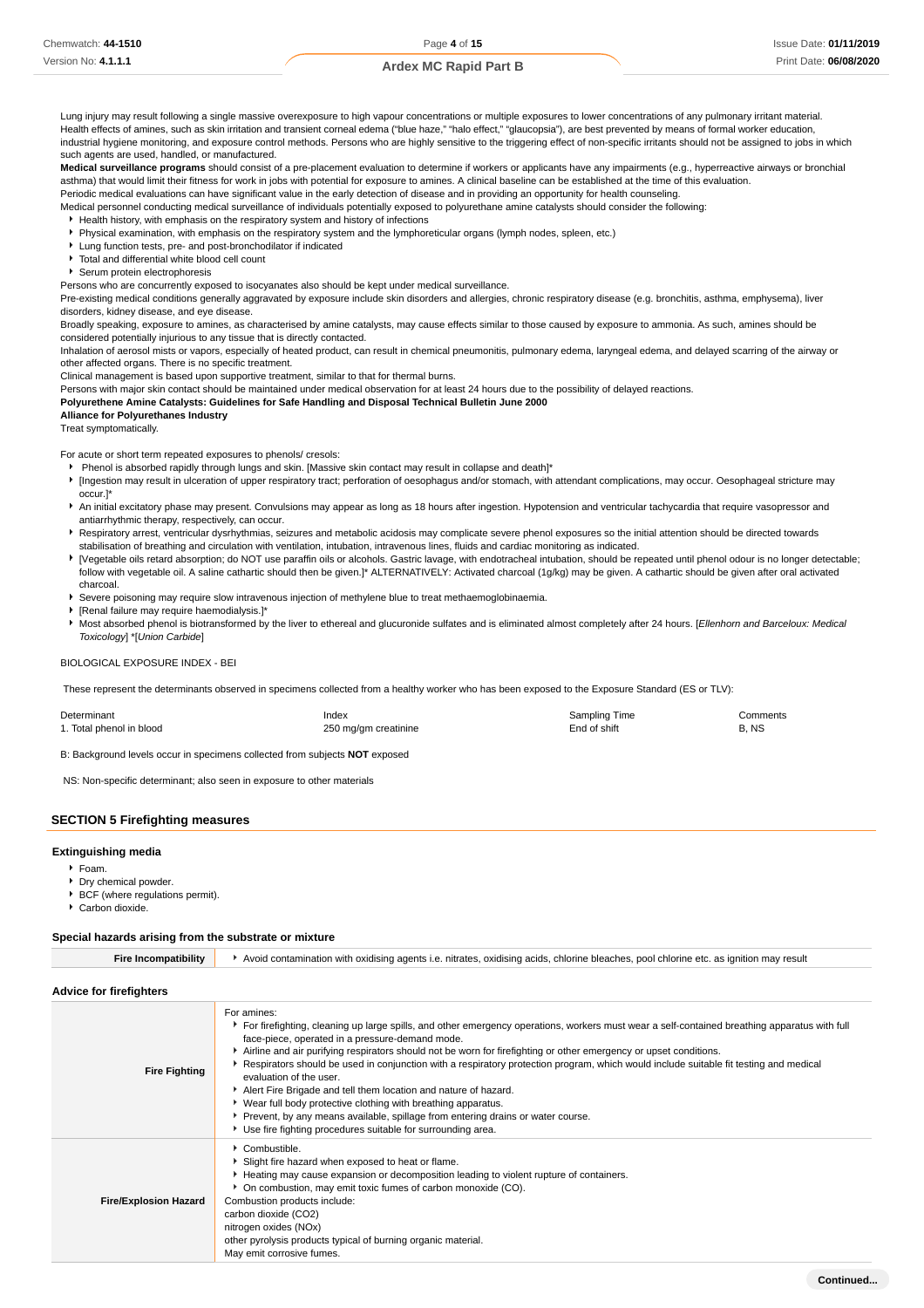### **SECTION 6 Accidental release measures**

**Personal precautions, protective equipment and emergency procedures** See section 8

# **Environmental precautions**

See section 12

### **Methods and material for containment and cleaning up**

| <b>Minor Spills</b> | ▶ Drains for storage or use areas should have retention basins for pH adjustments and dilution of spills before discharge or disposal of<br>material.<br>▶ Check regularly for spills and leaks.<br>for amines:<br>If possible (i.e., without risk of contact or exposure), stop the leak.<br>Contain the spilled material by diking, then neutralize.<br>▶ Next, absorb the neutralized product with clay, sawdust, vermiculite, or other inert absorbent and shovel into containers.<br>Store the containers outdoors.<br>Clean up all spills immediately.<br>Avoid breathing vapours and contact with skin and eyes.<br>▶ Control personal contact with the substance, by using protective equipment.<br>Contain and absorb spill with sand, earth, inert material or vermiculite.                             |
|---------------------|-------------------------------------------------------------------------------------------------------------------------------------------------------------------------------------------------------------------------------------------------------------------------------------------------------------------------------------------------------------------------------------------------------------------------------------------------------------------------------------------------------------------------------------------------------------------------------------------------------------------------------------------------------------------------------------------------------------------------------------------------------------------------------------------------------------------|
| <b>Major Spills</b> | For amines:<br>First remove all ignition sources from the spill area.<br>Have firefighting equipment nearby, and have firefighting personnel fully trained in the proper use of the equipment and in the procedures<br>used in fighting a chemical fire.<br>▶ Spills and leaks of polyurethane amine catalysts should be contained by diking, if necessary, and cleaned up only by properly trained and<br>equipped personnel. All others should promptly leave the contaminated area and stay upwind.<br>DO NOT touch the spill material<br>• Clear area of personnel and move upwind.<br>Alert Fire Brigade and tell them location and nature of hazard.<br>• Wear full body protective clothing with breathing apparatus.<br>▶ Prevent, by any means available, spillage from entering drains or water course. |

Personal Protective Equipment advice is contained in Section 8 of the SDS.

### **SECTION 7 Handling and storage**

#### **Precautions for safe handling Safe handling DO NOT USE** brass or copper containers / stirrers **DO NOT** allow clothing wet with material to stay in contact with skin Avoid all personal contact, including inhalation. Wear protective clothing when risk of exposure occurs. Use in a well-ventilated area. Avoid contact with moisture. **Other information** Store in original containers. Keep containers securely sealed. Store in a cool, dry, well-ventilated area. Store away from incompatible materials and foodstuff containers. **DO NOT** store near acids, or oxidising agents  $\blacktriangleright$  No smoking, naked lights, heat or ignition sources.

#### **Conditions for safe storage, including any incompatibilities**

| Suitable container      | <b>DO NOT</b> use aluminium or galvanised containers<br>Lined metal can, lined metal pail/ can.<br>Plastic pail.<br>Polyliner drum.<br>Packing as recommended by manufacturer.                                                                                                                                                                                                                                                                                                                                                                                                                             |
|-------------------------|------------------------------------------------------------------------------------------------------------------------------------------------------------------------------------------------------------------------------------------------------------------------------------------------------------------------------------------------------------------------------------------------------------------------------------------------------------------------------------------------------------------------------------------------------------------------------------------------------------|
| Storage incompatibility | Violent reaction and fire may result when amine catalysts are exposed to, or mixed with, oxidizing agents such as perchlorates, nitrates,<br>permanganates, chromates, nitric acid, halogens, peroxides, and some cleaning solutions containing acids.<br>The large amount of heat generated by the reaction of the catalyst with the oxidizing agent may be sufficient to cause vigorous boiling, which<br>can cause the hot material to splash or splatter.<br>Avoid oxidising agents, acids, acid chlorides, acid anhydrides, chloroformates.<br>Avoid contact with copper, aluminium and their alloys. |

### **SECTION 8 Exposure controls / personal protection**

### **Control parameters**

### **Occupational Exposure Limits (OEL)**

| INGREDIENT DATA                                   |                 |                       |               |               |                      |                      |
|---------------------------------------------------|-----------------|-----------------------|---------------|---------------|----------------------|----------------------|
| Source                                            | Ingredient      | <b>Material name</b>  | <b>TWA</b>    | <b>STEL</b>   | Peak                 | <b>Notes</b>         |
| New Zealand Workplace<br>Exposure Standards (WES) | m-xvlenediamine | m-Xvlene a.a'-diamine | Not Available | Not Available | $0.1 \text{ ma/m}$ 3 | skin-Skin absorption |

#### **Emergency Limits**

| Ingredient         | <b>Material name</b>                                            |        | TEEL 2   | TEEL-J               |
|--------------------|-----------------------------------------------------------------|--------|----------|----------------------|
| p-tert-butylphenol | Tert-butylphenol, p-; 2<br>(Tert-butylphenol, .<br>$\mathbf{A}$ | ∶ma/m: | 40 mg/m3 | $240 \text{ ma/m}$ 3 |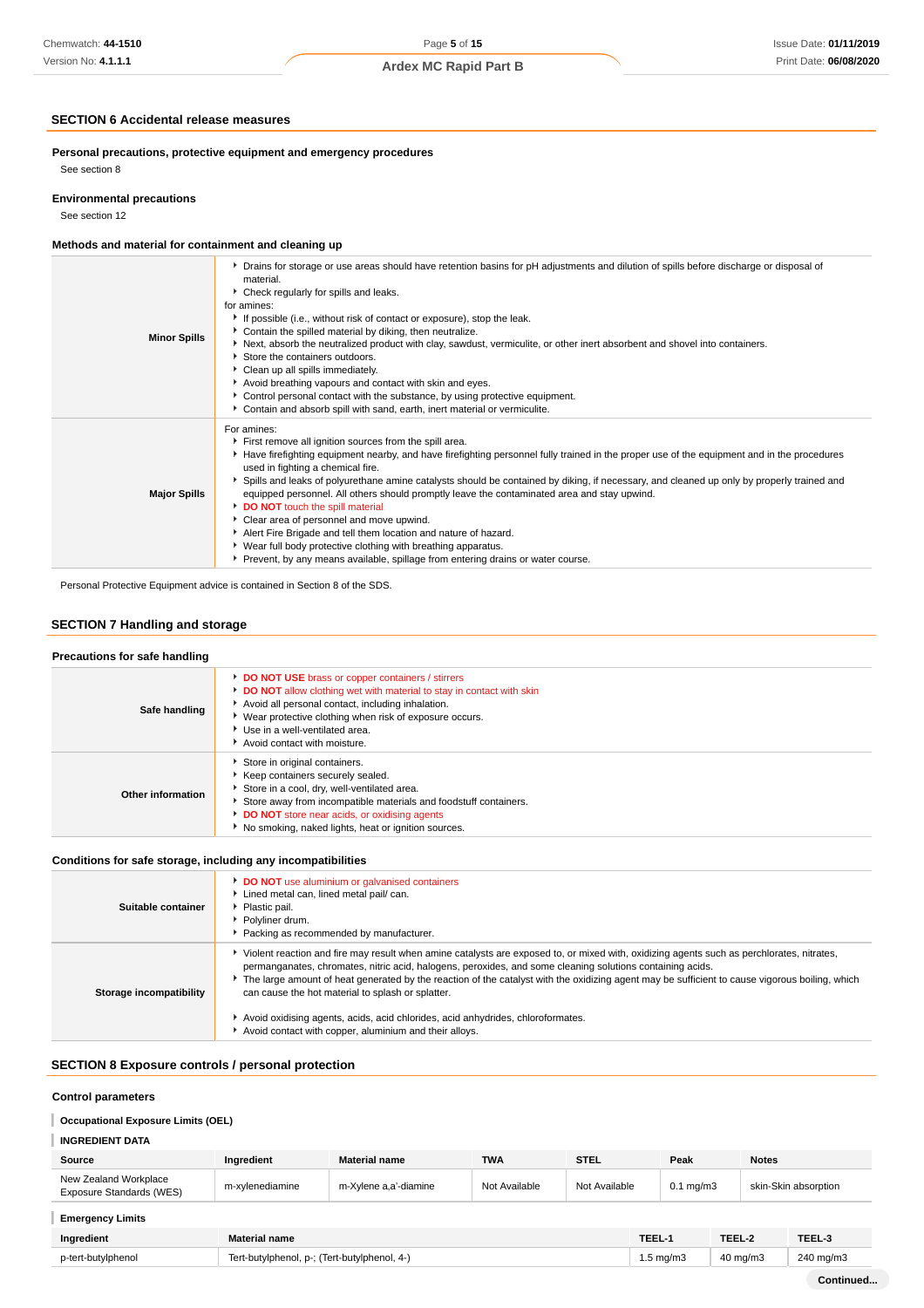| Ingredient                                    | <b>Material name</b>                                                |                     | TEEL-1               | TEEL-2            | TEEL-3    |
|-----------------------------------------------|---------------------------------------------------------------------|---------------------|----------------------|-------------------|-----------|
| $2,4,6-$<br>tris[(dimethylamino)methyl]phenol | Tris(dimethylaminomethyl)phenol, 2,4,6-                             |                     | $6.5 \text{ mg/m}$ 3 | $72 \text{ mg/m}$ | 430 mg/m3 |
| benzyl alcohol                                | Benzyl alcohol                                                      |                     | 30 ppm               | 52 ppm            | 740 ppm   |
| 3-dimethylaminopropylamine                    | Dimethyl-1,3-propanediamine, N,N-; (1-Amino-3-dimethylaminopropane) |                     | $1.2$ ppm            | 13 ppm            | 89 ppm    |
| Ingredient                                    | <b>Original IDLH</b>                                                | <b>Revised IDLH</b> |                      |                   |           |
| p-tert-butylphenol                            | Not Available                                                       | Not Available       |                      |                   |           |
| m-xylenediamine                               | Not Available                                                       | Not Available       |                      |                   |           |
| trimethylhexamethylene diamine                | Not Available                                                       | Not Available       |                      |                   |           |
| $2,4,6-$<br>tris[(dimethylamino)methyl]phenol | Not Available                                                       | Not Available       |                      |                   |           |
| benzyl alcohol                                | Not Available                                                       | Not Available       |                      |                   |           |
| 3-dimethylaminopropylamine                    | Not Available                                                       | Not Available       |                      |                   |           |

| <b>Occupational Exposure Banding</b> |                                                                                                                                                                                                                                                                                          |                                         |  |  |  |
|--------------------------------------|------------------------------------------------------------------------------------------------------------------------------------------------------------------------------------------------------------------------------------------------------------------------------------------|-----------------------------------------|--|--|--|
| Ingredient                           | <b>Occupational Exposure Band Rating</b>                                                                                                                                                                                                                                                 | <b>Occupational Exposure Band Limit</b> |  |  |  |
| p-tert-butylphenol                   |                                                                                                                                                                                                                                                                                          | $\leq$ 0.01 mg/m <sup>3</sup>           |  |  |  |
| trimethylhexamethylene diamine       | E                                                                                                                                                                                                                                                                                        | $\leq 0.1$ ppm                          |  |  |  |
| benzyl alcohol                       |                                                                                                                                                                                                                                                                                          | $\leq 0.1$ ppm                          |  |  |  |
| 3-dimethylaminopropylamine           | E                                                                                                                                                                                                                                                                                        | $\leq 0.1$ ppm                          |  |  |  |
| Notes:                               | Occupational exposure banding is a process of assigning chemicals into specific categories or bands based on a chemical's potency and the<br>adverse health outcomes associated with exposure. The output of this process is an occupational exposure band (OEB), which corresponds to a |                                         |  |  |  |

range of exposure concentrations that are expected to protect worker health.

### **Exposure controls**

| Appropriate engineering<br>controls | Engineering controls are used to remove a hazard or place a barrier between the worker and the hazard. Well-designed engineering controls can<br>be highly effective in protecting workers and will typically be independent of worker interactions to provide this high level of protection.<br>The basic types of engineering controls are:<br>Process controls which involve changing the way a job activity or process is done to reduce the risk.<br>Enclosure and/or isolation of emission source which keeps a selected hazard "physically" away from the worker and ventilation that strategically<br>"adds" and "removes" air in the work environment.                                                                                                                                                                                                                                                                                                                                                                                                                                                                                                                                                                                                                                                                                                                                                                                                                                                                                                                                                                                                                            |
|-------------------------------------|--------------------------------------------------------------------------------------------------------------------------------------------------------------------------------------------------------------------------------------------------------------------------------------------------------------------------------------------------------------------------------------------------------------------------------------------------------------------------------------------------------------------------------------------------------------------------------------------------------------------------------------------------------------------------------------------------------------------------------------------------------------------------------------------------------------------------------------------------------------------------------------------------------------------------------------------------------------------------------------------------------------------------------------------------------------------------------------------------------------------------------------------------------------------------------------------------------------------------------------------------------------------------------------------------------------------------------------------------------------------------------------------------------------------------------------------------------------------------------------------------------------------------------------------------------------------------------------------------------------------------------------------------------------------------------------------|
| <b>Personal protection</b>          |                                                                                                                                                                                                                                                                                                                                                                                                                                                                                                                                                                                                                                                                                                                                                                                                                                                                                                                                                                                                                                                                                                                                                                                                                                                                                                                                                                                                                                                                                                                                                                                                                                                                                            |
| Eye and face protection             | Chemical goggles.<br>Full face shield may be required for supplementary but never for primary protection of eyes.<br>Contact lenses may pose a special hazard; soft contact lenses may absorb and concentrate irritants. A written policy document, describing<br>the wearing of lenses or restrictions on use, should be created for each workplace or task.<br>For amines:<br>SPECIAL PRECAUTION:<br>▶ Because amines are alkaline materials that can cause rapid and severe tissue damage, wearing of contact lenses while working with amines<br>is strongly discouraged. Wearing such lenses can prolong contact of the eye tissue with the amine, thereby causing more severe damage.<br>Appropriate eye protection should be worn whenever amines are handled or whenever there is any possibility of direct contact with liquid<br>products, vapors, or aerosol mists.<br>CAUTION:<br>• Ordinary safety glasses or face-shields will not prevent eye irritation from high concentrations of vapour.                                                                                                                                                                                                                                                                                                                                                                                                                                                                                                                                                                                                                                                                                |
| <b>Skin protection</b>              | See Hand protection below                                                                                                                                                                                                                                                                                                                                                                                                                                                                                                                                                                                                                                                                                                                                                                                                                                                                                                                                                                                                                                                                                                                                                                                                                                                                                                                                                                                                                                                                                                                                                                                                                                                                  |
| Hands/feet protection               | ▶ Wear chemical protective gloves, e.g. PVC.<br>▶ Wear safety footwear or safety gumboots, e.g. Rubber<br>▶ When handling corrosive liquids, wear trousers or overalls outside of boots, to avoid spills entering boots.<br><b>NOTE:</b><br>The material may produce skin sensitisation in predisposed individuals. Care must be taken, when removing gloves and other protective<br>equipment, to avoid all possible skin contact.<br>Contaminated leather items, such as shoes, belts and watch-bands should be removed and destroyed.<br>The selection of suitable gloves does not only depend on the material, but also on further marks of quality which vary from manufacturer to<br>manufacturer. Where the chemical is a preparation of several substances, the resistance of the glove material can not be calculated in advance<br>and has therefore to be checked prior to the application.<br>The exact break through time for substances has to be obtained from the manufacturer of the protective gloves and has to be observed when<br>making a final choice.<br>Personal hygiene is a key element of effective hand care.<br>For amines:<br>Gloves must only be worn on clean hands. After using gloves, hands should be washed and dried thoroughly.<br>Application of a non-perfumed moisturiser is recommended<br>• Where there is a possibility of exposure to liquid amines skin protection should include: rubber gloves, (neoprene, nitrile, or butyl).<br>DO NOT USE latex.<br>Eather wear not recommended: Contaminated leather footwear, watch bands, should be destroyed, i.e. burnt, as they cannot be adequately<br>decontaminated<br>Neoprene rubber gloves |
| <b>Body protection</b>              | See Other protection below                                                                                                                                                                                                                                                                                                                                                                                                                                                                                                                                                                                                                                                                                                                                                                                                                                                                                                                                                                                                                                                                                                                                                                                                                                                                                                                                                                                                                                                                                                                                                                                                                                                                 |
| Other protection                    | • Overalls.<br>PVC Apron.<br>▶ PVC protective suit may be required if exposure severe.<br>Eyewash unit.                                                                                                                                                                                                                                                                                                                                                                                                                                                                                                                                                                                                                                                                                                                                                                                                                                                                                                                                                                                                                                                                                                                                                                                                                                                                                                                                                                                                                                                                                                                                                                                    |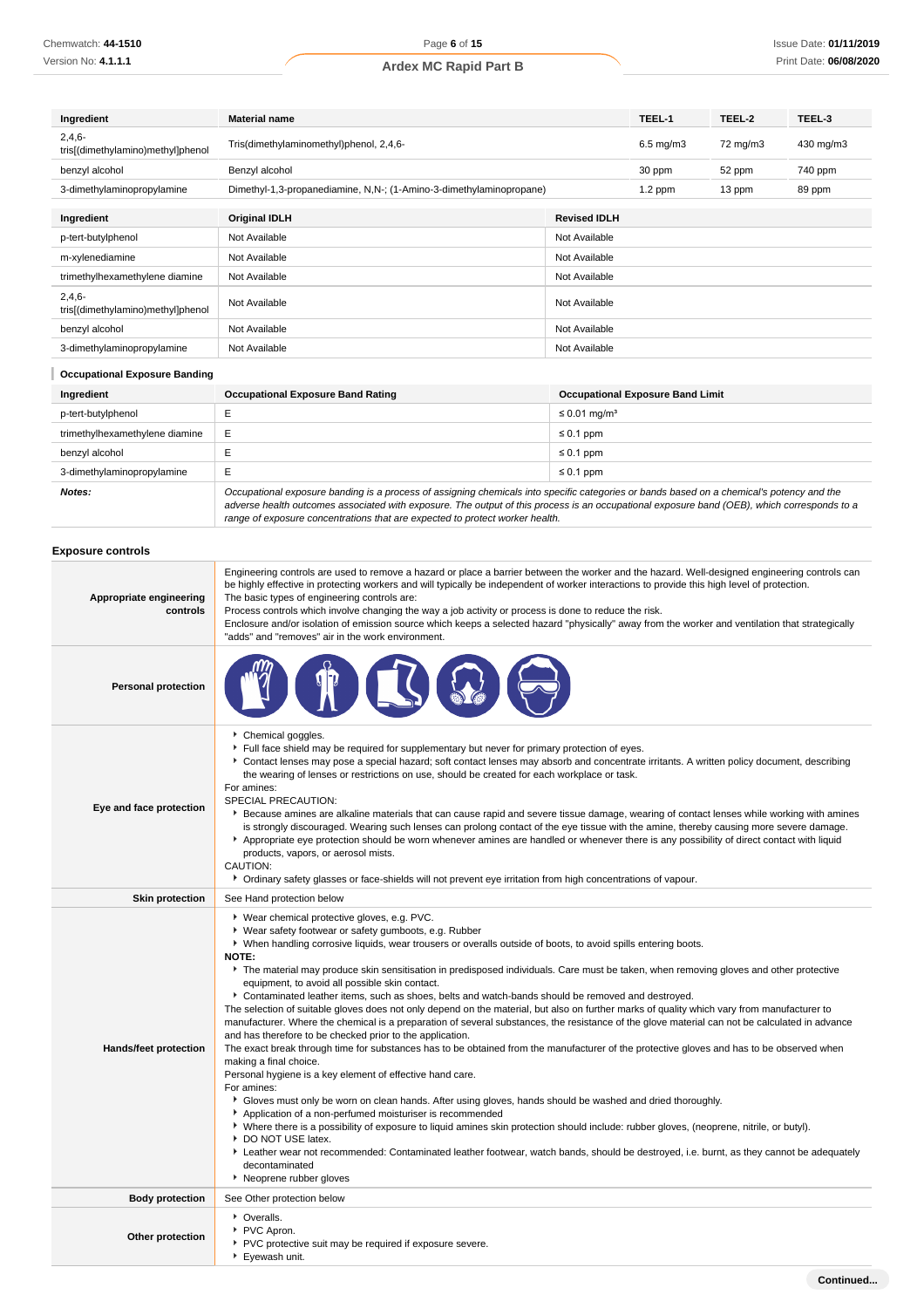#### **Recommended material(s)**

**GLOVE SELECTION INDEX**

Glove selection is based on a modified presentation of the:

 **"Forsberg Clothing Performance Index".**

 The effect(s) of the following substance(s) are taken into account in the **computergenerated** selection:

Ardex MC Rapid Part B

| <b>Material</b> | CPI |
|-----------------|-----|
| <b>BUTYL</b>    | Α   |
| <b>VITON</b>    | ◡   |

\* CPI - Chemwatch Performance Index

A: Best Selection

B: Satisfactory; may degrade after 4 hours continuous immersion

C: Poor to Dangerous Choice for other than short term immersion

**NOTE**: As a series of factors will influence the actual performance of the glove, a final selection must be based on detailed observation. -

\* Where the glove is to be used on a short term, casual or infrequent basis, factors such as "feel" or convenience (e.g. disposability), may dictate a choice of gloves which might otherwise be unsuitable following long-term or frequent use. A qualified practitioner should be consulted.

#### **Respiratory protection**

Type AK-P Filter of sufficient capacity. (AS/NZS 1716 & 1715, EN 143:2000 & 149:2001, ANSI Z88 or national equivalent)

Selection of the Class and Type of respirator will depend upon the level of breathing zone contaminant and the chemical nature of the contaminant. Protection Factors (defined as the ratio of contaminant outside and inside the mask) may also be important.

| Required<br>minimum<br>protection factor | Maximum gas/vapour<br>concentration present in air<br>p.p.m. (by volume) | Half-face<br>Respirator | <b>Full-Face</b><br>Respirator    |
|------------------------------------------|--------------------------------------------------------------------------|-------------------------|-----------------------------------|
| up to 10                                 | 1000                                                                     | AK-AUS /<br>Class1 P2   | ۰                                 |
| up to 50                                 | 1000                                                                     | ٠                       | AK-AUS/<br>Class 1 P <sub>2</sub> |
| up to 50                                 | 5000                                                                     | Airline *               |                                   |
| up to 100                                | 5000                                                                     | ۰                       | AK-2 P2                           |
| up to 100                                | 10000                                                                    | ٠                       | AK-3 P2                           |
| $100+$                                   |                                                                          |                         | Airline**                         |

\* - Continuous Flow \*\* - Continuous-flow or positive pressure demand A(All classes) = Organic vapours, B AUS or B1 = Acid gasses, B2 = Acid gas or hydrogen cyanide(HCN), B3 = Acid gas or hydrogen cyanide(HCN), E = Sulfur dioxide(SO2), G = Agricultural chemicals, K = Ammonia(NH3), Hg = Mercury, NO = Oxides of nitrogen,  $MB =$  Methyl bromide,  $AX =$  Low boiling point organic compounds(below 65 degC)

- Cartridge respirators should never be used for emergency ingress or in areas of unknown vapour concentrations or oxygen content.
- The wearer must be warned to leave the contaminated area immediately on detecting any odours through the respirator. The odour may indicate that the mask is not functioning properly, that the vapour concentration is too high, or that the mask is not properly fitted. Because of these limitations, only restricted use of cartridge respirators is considered appropriate.
- Cartridge performance is affected by humidity. Cartridges should be changed after 2 hr of continuous use unless it is determined that the humidity is less than 75%, in which case, cartridges can be used for 4 hr. Used cartridges should be discarded daily, regardless of the length of time used

Where engineering controls are not feasible and work practices do not reduce airborne amine concentrations below recommended exposure limits, appropriate respiratory protection should be used. In such cases, air-purifying respirators equipped with cartridges designed to protect against amines are recommended.

#### **SECTION 9 Physical and chemical properties**

#### **Information on basic physical and chemical properties**

**Appearance** Yellowish liquid with amine odour; does not mix with water.

| <b>Physical state</b>                           | Liquid        | Relative density (Water = $1$ )            | 1.0            |
|-------------------------------------------------|---------------|--------------------------------------------|----------------|
| Odour                                           | Not Available | Partition coefficient n-octanol<br>/ water | Not Available  |
| Odour threshold                                 | Not Available | Auto-ignition temperature (°C)             | Not Available  |
| pH (as supplied)                                | Not Available | <b>Decomposition temperature</b>           | Not Available  |
| Melting point / freezing point<br>(°C)          | Not Available | Viscosity (cSt)                            | Not Available  |
| Initial boiling point and boiling<br>range (°C) | $>200$        | Molecular weight (g/mol)                   | Not Applicable |
| Flash point (°C)                                | >76 (SCC)     | <b>Taste</b>                               | Not Available  |
| <b>Evaporation rate</b>                         | Not Available | <b>Explosive properties</b>                | Not Available  |
| Flammability                                    | Combustible.  | <b>Oxidising properties</b>                | Not Available  |
| Upper Explosive Limit (%)                       | Not Available | Surface Tension (dyn/cm or<br>mN/m         | Not Available  |
| Lower Explosive Limit (%)                       | Not Available | <b>Volatile Component (%vol)</b>           | Not Available  |
| Vapour pressure (kPa)                           | Not Available | Gas group                                  | Not Available  |
| Solubility in water                             | Immiscible    | pH as a solution (1%)                      | Not Available  |
| Vapour density (Air = 1)                        | Not Available | VOC g/L                                    | Not Available  |

#### **SECTION 10 Stability and reactivity**

| Reactivity                | See section 7                                                                                                                      |
|---------------------------|------------------------------------------------------------------------------------------------------------------------------------|
| <b>Chemical stability</b> | Unstable in the presence of incompatible materials.<br>Product is considered stable.<br>* Hazardous polymerisation will not occur. |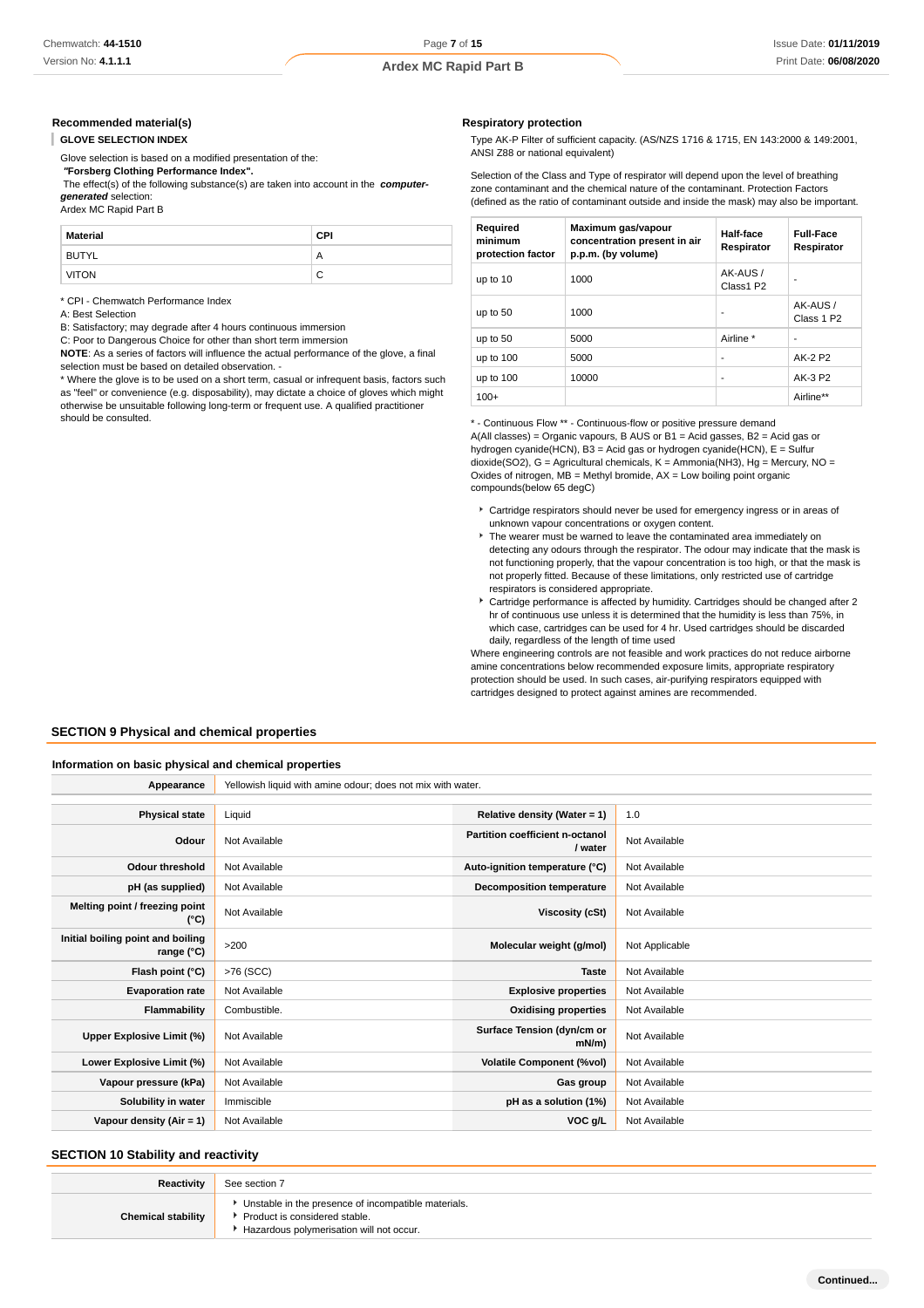### Page **8** of **15**

### **Ardex MC Rapid Part B**

| <b>Possibility of hazardous</b> | See section 7 |
|---------------------------------|---------------|
| Conditions to avoid             | See section 7 |
| Incompatible materials          | See section 7 |
| Hazardous decomposition         | See section 5 |
|                                 |               |

### **SECTION 11 Toxicological information**

### **Information on toxicological effects**

| Inhaled             | Inhalation of aerosols (mists, fumes), generated by the material during the course of normal handling, may be harmful.<br>Inhalation of epoxy resin amine hardeners (including polyamines and amine adducts) may produce bronchospasm and coughing episodes lasting<br>several days after cessation of the exposure. Even faint traces of these vapours may trigger an intense reaction in individuals showing "amine<br>asthma".<br>The compound causes intestinal irritation due to its caustic nature. Lower doses may cause impaired appetite, sluggish reaction to stimuli and<br>reduced alertness. High doses may cause eye irritation, excessive tear secretion; difficulty in breathing; lung, liver and kidney damage. Death<br>may also result.<br>Exposure to high levels of p-tert-butylphenol dust may result in spasm of the bronchi and lung swelling. Vapours and mist may irritate the nose<br>and throat. Inhaling concentrated vapour may cause headaches, nausea, drowsiness, slurred speech, dizziness, stupor, sleepiness and even<br>unconsciousness. Delayed lung injury and chemical lung inflammation may also result.<br>Inhalation of amine vapours may cause irritation of the mucous membrane of the nose and throat, and lung irritation with respiratory distress and<br>cough. Swelling and inflammation of the respiratory tract is seen in serious cases; with headache, nausea, faintness and anxiety.<br>Inhalation hazard is increased at higher temperatures.<br>If phenols are absorbed via the lungs, systemic effects may occur affecting the cardiovascular and nervous systems. Inhalation can result in<br>profuse perspiration, intense thirst, nausea, vomiting, diarrhoea, cyanosis, restlessness, stupor, falling blood pressure, hyperventilation,<br>abdominal pain, anaemia, convulsions, coma, swelling and inflammation of the lung. |
|---------------------|---------------------------------------------------------------------------------------------------------------------------------------------------------------------------------------------------------------------------------------------------------------------------------------------------------------------------------------------------------------------------------------------------------------------------------------------------------------------------------------------------------------------------------------------------------------------------------------------------------------------------------------------------------------------------------------------------------------------------------------------------------------------------------------------------------------------------------------------------------------------------------------------------------------------------------------------------------------------------------------------------------------------------------------------------------------------------------------------------------------------------------------------------------------------------------------------------------------------------------------------------------------------------------------------------------------------------------------------------------------------------------------------------------------------------------------------------------------------------------------------------------------------------------------------------------------------------------------------------------------------------------------------------------------------------------------------------------------------------------------------------------------------------------------------------------------------------------------------------------------------------------------------|
| Ingestion           | Accidental ingestion of the material may be harmful; animal experiments indicate that ingestion of less than 150 gram may be fatal or may<br>produce serious damage to the health of the individual.<br>The material can produce chemical burns within the oral cavity and gastrointestinal tract following ingestion.<br>Ingestion of amine epoxy-curing agents (hardeners) may cause severe abdominal pain, nausea, vomiting or diarrhoea. The vomitus may contain<br>blood and mucous.<br>Ingestion of p-tert-butylphenol may cause fatigue, muscle weakness, laboured breathing and gastrointestinal irritation.<br>Amines without benzene rings when swallowed are absorbed throughout the gut. Corrosive action may cause damage throughout the<br>gastrointestinal tract.                                                                                                                                                                                                                                                                                                                                                                                                                                                                                                                                                                                                                                                                                                                                                                                                                                                                                                                                                                                                                                                                                                            |
| <b>Skin Contact</b> | Skin contact with the material may be harmful; systemic effects may result following absorption.<br>The material can produce chemical burns following direct contact with the skin.<br>Amine epoxy-curing agents (hardeners) may produce primary skin irritation and sensitisation dermatitis in predisposed individuals. Cutaneous<br>reactions include erythema, intolerable itching and severe facial swelling.<br>Undiluted benzene-1,3-dimethanamine�may be corrosive to the skin. Concentrated solution of the material produces severe reddening and<br>irritation. Repeated applications of a dilute concentration produce local swelling and redness, and skin sensitisation, which has been reported<br>among workers in plastics manufacturing.<br>Skin contact with p-tert-butylphenol may result in severe irritation or ulceration and burns, and sensitization has been known to occur. Skin<br>inflammation may also result from less severe exposures.<br>Open cuts, abraded or irritated skin should not be exposed to this material<br>Entry into the blood-stream, through, for example, cuts, abrasions or lesions, may produce systemic injury with harmful effects. Examine the skin<br>prior to the use of the material and ensure that any external damage is suitably protected.                                                                                                                                                                                                                                                                                                                                                                                                                                                                                                                                                                                  |
| Eye                 | The material can produce chemical burns to the eye following direct contact. Vapours or mists may be extremely irritating.<br>If applied to the eyes, this material causes severe eye damage.<br>Eye contact with p-tert-butylphenol may cause severe pain and eye damage. If concentrated, the vapour will irritate the eyes and cause<br>inflammation of the conjunctiva and excessive tear secretion.<br>Irritation of the eyes may produce a heavy secretion of tears (lachrymation).                                                                                                                                                                                                                                                                                                                                                                                                                                                                                                                                                                                                                                                                                                                                                                                                                                                                                                                                                                                                                                                                                                                                                                                                                                                                                                                                                                                                   |
| Chronic             | Repeated or prolonged exposure to corrosives may result in the erosion of teeth, inflammatory and ulcerative changes in the mouth and necrosis<br>(rarely) of the jaw. Bronchial irritation, with cough, and frequent attacks of bronchial pneumonia may ensue.<br>Inhaling this product is more likely to cause a sensitisation reaction in some persons compared to the general population.<br>Skin contact with the material is more likely to cause a sensitisation reaction in some persons compared to the general population.<br>Ample evidence from experiments exists that there is a suspicion this material directly reduces fertility.<br>Substance accumulation, in the human body, may occur and may cause some concern following repeated or long-term occupational exposure.<br>Long-term exposure to phenol derivatives can cause skin inflammation, loss of appetite and weight, weakness, muscle aches and pain, liver<br>damage, dark urine, loss of nails, skin eruptions, diarrhoea, nervous disorders with headache, salivation, fainting, discolouration of the skin and<br>eyes, vertigo and mental disorders, and damage to the liver and kidneys.                                                                                                                                                                                                                                                                                                                                                                                                                                                                                                                                                                                                                                                                                                                |

| Ardex MC Rapid Part B | <b>TOXICITY</b>                                 | <b>IRRITATION</b>                             |
|-----------------------|-------------------------------------------------|-----------------------------------------------|
|                       | Not Available                                   | Not Available                                 |
|                       | <b>TOXICITY</b>                                 | <b>IRRITATION</b>                             |
|                       | Dermal (rabbit) LD50: 2288 mg/kg <sup>[2]</sup> | Eye (rabbit) 0.05 mg/24h - SEVERE             |
|                       | Oral (rat) LD50: >2000 mg/kg[1]                 | Eye (rabbit): 10 mg - SEVERE                  |
| p-tert-butylphenol    |                                                 | Eye: adverse effect observed (irritating)[1]  |
|                       |                                                 | Skin (rabbit): 500 mg/4h - mild               |
|                       |                                                 | Skin: adverse effect observed (irritating)[1] |
|                       | <b>TOXICITY</b>                                 | <b>IRRITATION</b>                             |
|                       | Dermal (rabbit) LD50: 2000 mg/kg <sup>[2]</sup> | Eye (rabbit): 0.05 mg/24h SEVERE              |
| m-xylenediamine       | Inhalation (rat) LC50: 174.800325 mg/l/1hE[2]   | Skin (rabbit): 0.75 mg/24h SEVERE             |
|                       | Oral (rat) LD50: >200 mg/kg <sup>[1]</sup>      |                                               |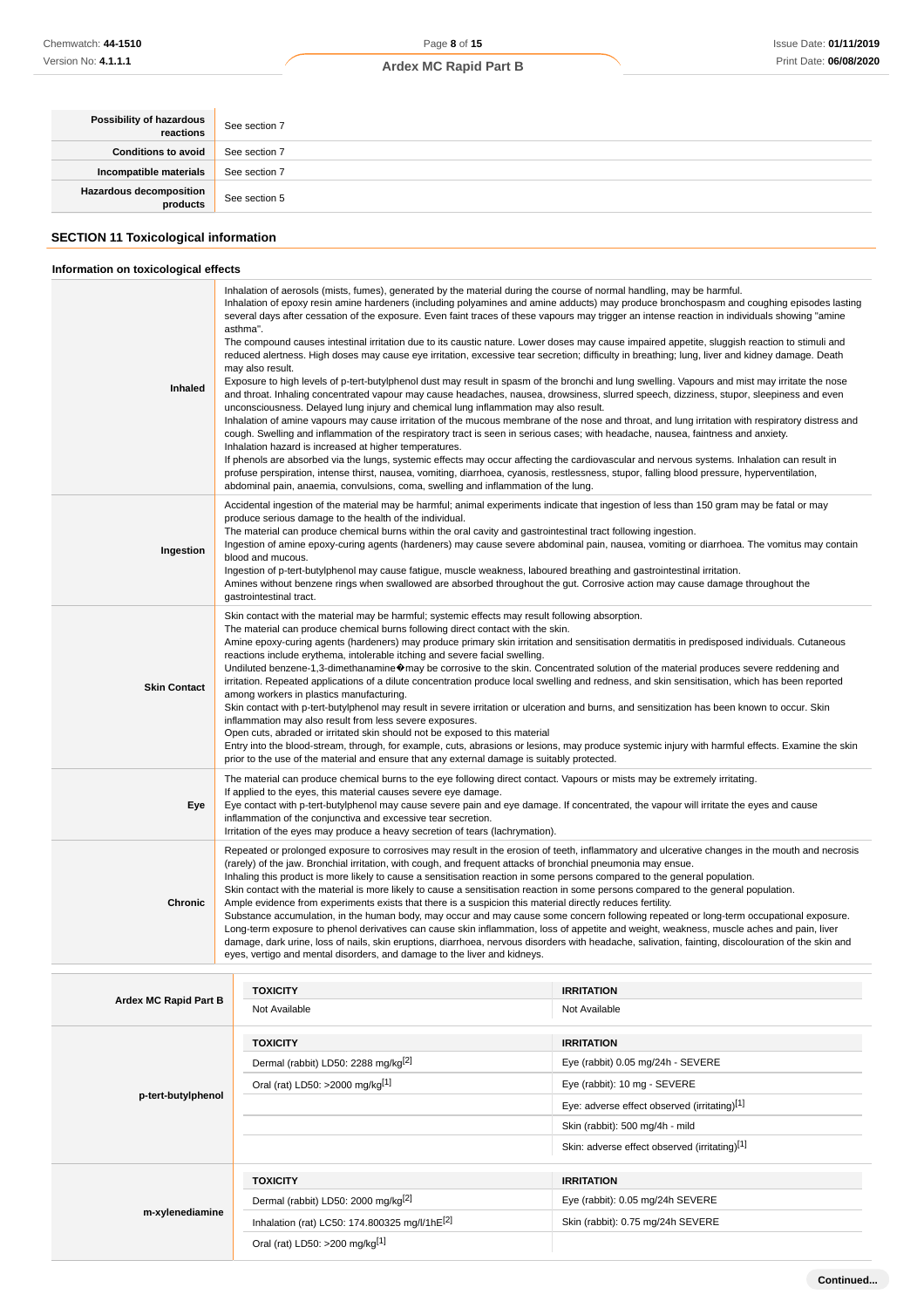|                                   | <b>TOXICITY</b>                                                                                                                        | <b>IRRITATION</b>                                                                                                                                                                                                                                                                                                                                                                                                                                                                                                                                                                                                                                                                                                                                                                                                                                                                                                                                                                                                                                                              |
|-----------------------------------|----------------------------------------------------------------------------------------------------------------------------------------|--------------------------------------------------------------------------------------------------------------------------------------------------------------------------------------------------------------------------------------------------------------------------------------------------------------------------------------------------------------------------------------------------------------------------------------------------------------------------------------------------------------------------------------------------------------------------------------------------------------------------------------------------------------------------------------------------------------------------------------------------------------------------------------------------------------------------------------------------------------------------------------------------------------------------------------------------------------------------------------------------------------------------------------------------------------------------------|
| trimethylhexamethylene diamine    | Oral (rat) LD50: 910 mg/kg <sup>[2]</sup>                                                                                              | Eye (rabbit): Corrosive *                                                                                                                                                                                                                                                                                                                                                                                                                                                                                                                                                                                                                                                                                                                                                                                                                                                                                                                                                                                                                                                      |
|                                   |                                                                                                                                        | Skin (rabbit): Corrosive *                                                                                                                                                                                                                                                                                                                                                                                                                                                                                                                                                                                                                                                                                                                                                                                                                                                                                                                                                                                                                                                     |
|                                   | <b>TOXICITY</b>                                                                                                                        | <b>IRRITATION</b>                                                                                                                                                                                                                                                                                                                                                                                                                                                                                                                                                                                                                                                                                                                                                                                                                                                                                                                                                                                                                                                              |
|                                   | dermal (rat) LD50: >973 mg/kg[1]                                                                                                       | Eye (rabbit): 0.05 mg/24h - SEVERE                                                                                                                                                                                                                                                                                                                                                                                                                                                                                                                                                                                                                                                                                                                                                                                                                                                                                                                                                                                                                                             |
| 2,4,6                             | Inhalation (rat) LC50: > 0.125 mg/l/1hr.] <sup>[2]</sup>                                                                               | Eye: adverse effect observed (irreversible damage)[1]                                                                                                                                                                                                                                                                                                                                                                                                                                                                                                                                                                                                                                                                                                                                                                                                                                                                                                                                                                                                                          |
| tris[(dimethylamino)methyl]phenol | Oral (rat) LD50: 1200 mg/kg <sup>[2]</sup>                                                                                             | Skin (rabbit): 2 mg/24h - SEVERE                                                                                                                                                                                                                                                                                                                                                                                                                                                                                                                                                                                                                                                                                                                                                                                                                                                                                                                                                                                                                                               |
|                                   |                                                                                                                                        | Skin: adverse effect observed (corrosive)[1]                                                                                                                                                                                                                                                                                                                                                                                                                                                                                                                                                                                                                                                                                                                                                                                                                                                                                                                                                                                                                                   |
|                                   | <b>TOXICITY</b>                                                                                                                        | <b>IRRITATION</b>                                                                                                                                                                                                                                                                                                                                                                                                                                                                                                                                                                                                                                                                                                                                                                                                                                                                                                                                                                                                                                                              |
|                                   | Dermal (rabbit) LD50: 2000 mg/kg <sup>[2]</sup>                                                                                        | Eye (rabbit): 0.75 mg open SEVERE                                                                                                                                                                                                                                                                                                                                                                                                                                                                                                                                                                                                                                                                                                                                                                                                                                                                                                                                                                                                                                              |
|                                   | Inhalation (rat) LC50: >4.178 mg/l/4h <sup>[2]</sup>                                                                                   | Eye: adverse effect observed (irritating)[1]                                                                                                                                                                                                                                                                                                                                                                                                                                                                                                                                                                                                                                                                                                                                                                                                                                                                                                                                                                                                                                   |
| benzyl alcohol                    | Oral (rat) LD50: 1230 mg/kg <sup>[2]</sup>                                                                                             | Skin (man): 16 mg/48h-mild                                                                                                                                                                                                                                                                                                                                                                                                                                                                                                                                                                                                                                                                                                                                                                                                                                                                                                                                                                                                                                                     |
|                                   |                                                                                                                                        | Skin (rabbit):10 mg/24h open-mild                                                                                                                                                                                                                                                                                                                                                                                                                                                                                                                                                                                                                                                                                                                                                                                                                                                                                                                                                                                                                                              |
|                                   |                                                                                                                                        | Skin: no adverse effect observed (not irritating)[1]                                                                                                                                                                                                                                                                                                                                                                                                                                                                                                                                                                                                                                                                                                                                                                                                                                                                                                                                                                                                                           |
|                                   | <b>TOXICITY</b>                                                                                                                        | <b>IRRITATION</b>                                                                                                                                                                                                                                                                                                                                                                                                                                                                                                                                                                                                                                                                                                                                                                                                                                                                                                                                                                                                                                                              |
|                                   | dermal (rat) LD50: >400-2000 mg/kg <sup>[1]</sup>                                                                                      | Eye (rabbit): 5 mg - moderate                                                                                                                                                                                                                                                                                                                                                                                                                                                                                                                                                                                                                                                                                                                                                                                                                                                                                                                                                                                                                                                  |
|                                   | Oral (rat) LD50: 377.1 mg/kg[1]                                                                                                        | Eye: adverse effect observed (irreversible damage)[1]                                                                                                                                                                                                                                                                                                                                                                                                                                                                                                                                                                                                                                                                                                                                                                                                                                                                                                                                                                                                                          |
| 3-dimethylaminopropylamine        |                                                                                                                                        | Skin (rabbit): 0.1 mg/24h - open                                                                                                                                                                                                                                                                                                                                                                                                                                                                                                                                                                                                                                                                                                                                                                                                                                                                                                                                                                                                                                               |
|                                   |                                                                                                                                        | Skin: adverse effect observed (corrosive)[1]                                                                                                                                                                                                                                                                                                                                                                                                                                                                                                                                                                                                                                                                                                                                                                                                                                                                                                                                                                                                                                   |
|                                   |                                                                                                                                        | Skin: adverse effect observed (irritating)[1]                                                                                                                                                                                                                                                                                                                                                                                                                                                                                                                                                                                                                                                                                                                                                                                                                                                                                                                                                                                                                                  |
| Legend:                           | 1. Value obtained from Europe ECHA Registered Substances - Acute toxicity 2.* Value obtained from manufacturer's SDS. Unless otherwise |                                                                                                                                                                                                                                                                                                                                                                                                                                                                                                                                                                                                                                                                                                                                                                                                                                                                                                                                                                                                                                                                                |
|                                   | specified data extracted from RTECS - Register of Toxic Effect of chemical Substances                                                  |                                                                                                                                                                                                                                                                                                                                                                                                                                                                                                                                                                                                                                                                                                                                                                                                                                                                                                                                                                                                                                                                                |
| P-TERT-BUTYLPHENOL                | lactation period.<br>sensitisation in humans. Exposure by all routes can lead to loss of pigment from the skin.                        | These substances are intravenous anaesthetic agents. They have a very low level of acute toxicity; they may cause skin<br>irritation. ♦ Repeated exposure may irritate the stomach. There is no evidence of this group of substances causing mutation or<br>adverse effects on reproduction. However, at high doses, there may be reduction of newborn weight and reduced survival in early<br>For p-tert-butylphenol: p-tert-butylphenol has low acute toxicity via all routes. It irritates the skin, eyes and airway. It may cause skin                                                                                                                                                                                                                                                                                                                                                                                                                                                                                                                                     |
| <b>M-XYLENEDIAMINE</b>            | interactions with proteins.<br>For benzene-1,3-dimethanamine (m-xylene-alpha,alpha'-diamine):                                          | Allergic reactions involving the respiratory tract are usually due to interactions between IgE antibodies and allergens and occur<br>rapidly. Allergic potential of the allergen and period of exposure often determine the severity of symptoms. Some people may be<br>genetically more prone than others, and exposure to other irritants may aggravate symptoms. Allergy causing activity is due to<br>Attention should be paid to atopic diathesis, characterised by increased susceptibility to nasal inflammation, asthma and eczema.<br>Exogenous allergic alveolitis is induced essentially by allergen specific immune-complexes of the IgG type; cell-mediated reactions<br>(T lymphocytes) may be involved. Such allergy is of the delayed type with onset up to four hours following exposure.<br>Animal testing showed that benzene-1,3-methanamine caused tissue damage to the digestive and respiratory organs, if given by<br>mouth or inhaled, respectively. The chemical is corrosive to animal skin, and may cause sensitization. Testing has not shown any |

| <b>M-XYLENEDIAMINE</b>                        | $n$ actions with proteins.<br>Attention should be paid to atopic diathesis, characterised by increased susceptibility to nasal inflammation, asthma and eczema.<br>Exogenous allergic alveolitis is induced essentially by allergen specific immune-complexes of the IgG type; cell-mediated reactions<br>(T lymphocytes) may be involved. Such allergy is of the delayed type with onset up to four hours following exposure.<br>For benzene-1,3-dimethanamine (m-xylene-alpha,alpha'-diamine):<br>Animal testing showed that benzene-1,3-methanamine caused tissue damage to the digestive and respiratory organs, if given by<br>mouth or inhaled, respectively. The chemical is corrosive to animal skin, and may cause sensitization. Testing has not shown any<br>reproductive toxicity or ability to cause mutations. In humans, it appears to act as a gastrointestinal irritant, and has been shown to<br>cause contact sensitization, even at low concentrations.                                                                                                                                                                                                                                                                                                                                                                                                                                                                                                                                                                                                                                                                                                                                                                                                                                                                                                                                                                                                                                                                                                                                                                                                                                                                                                                                                                                                                                                                                                                                                                                                                                                                                                                                                                                                                                                                          |
|-----------------------------------------------|------------------------------------------------------------------------------------------------------------------------------------------------------------------------------------------------------------------------------------------------------------------------------------------------------------------------------------------------------------------------------------------------------------------------------------------------------------------------------------------------------------------------------------------------------------------------------------------------------------------------------------------------------------------------------------------------------------------------------------------------------------------------------------------------------------------------------------------------------------------------------------------------------------------------------------------------------------------------------------------------------------------------------------------------------------------------------------------------------------------------------------------------------------------------------------------------------------------------------------------------------------------------------------------------------------------------------------------------------------------------------------------------------------------------------------------------------------------------------------------------------------------------------------------------------------------------------------------------------------------------------------------------------------------------------------------------------------------------------------------------------------------------------------------------------------------------------------------------------------------------------------------------------------------------------------------------------------------------------------------------------------------------------------------------------------------------------------------------------------------------------------------------------------------------------------------------------------------------------------------------------------------------------------------------------------------------------------------------------------------------------------------------------------------------------------------------------------------------------------------------------------------------------------------------------------------------------------------------------------------------------------------------------------------------------------------------------------------------------------------------------------------------------------------------------------------------------------------------------|
| TRIMETHYLHEXAMETHYLENE DIAMINE                | The material may produce moderate eye irritation leading to inflammation. Repeated or prolonged exposure to irritants may produce<br>conjunctivitis.<br>The material may produce respiratory tract irritation, and result in damage to the lung including reduced lung function.                                                                                                                                                                                                                                                                                                                                                                                                                                                                                                                                                                                                                                                                                                                                                                                                                                                                                                                                                                                                                                                                                                                                                                                                                                                                                                                                                                                                                                                                                                                                                                                                                                                                                                                                                                                                                                                                                                                                                                                                                                                                                                                                                                                                                                                                                                                                                                                                                                                                                                                                                                     |
| $2,4,6-$<br>TRIS[(DIMETHYLAMINO)METHYL]PHENOL | No significant acute toxicological data identified in literature search.                                                                                                                                                                                                                                                                                                                                                                                                                                                                                                                                                                                                                                                                                                                                                                                                                                                                                                                                                                                                                                                                                                                                                                                                                                                                                                                                                                                                                                                                                                                                                                                                                                                                                                                                                                                                                                                                                                                                                                                                                                                                                                                                                                                                                                                                                                                                                                                                                                                                                                                                                                                                                                                                                                                                                                             |
| <b>BENZYL ALCOHOL</b>                         | Unlike benzylic alcohols, the beta-hydroxyl group of the members of benzyl alkyl alcohols contributes to break down reactions but<br>do not undergo phase II metabolic activation. Though structurally similar to cancer causing ethyl benzene, phenethyl alcohol is only<br>of negligible concern due to limited similarity in their pattern of activity.<br>For benzoates:<br>Benzyl alcohol, benzoic acid and its sodium and potassium salt have a common metabolic and excretion pathway. All but benzyl<br>alcohol are considered to be unharmful and of low acute toxicity. They may cause slight irritation by oral, dermal or inhalation<br>exposure except sodium benzoate which doesn't irritate the skin. Studies showed increased mortality, reduced weight gain, liver and<br>kidney effects at higher doses, also, lesions of the brains, thymus and skeletal muscles may occur with benzyl alcohol.<br>Adverse reactions to fragrances in perfumes and fragranced cosmetic products include allergic contact dermatitis, irritant contact<br>dermatitis, sensitivity to light, immediate contact reactions, and pigmented contact dermatitis. Airborne and connubial contact<br>dermatitis occurs. Contact allergy is a lifelong condition, so symptoms may occur on re-exposure. Allergic contact dermatitis can be<br>severe and widespread, with significant impairment of quality of life and potential consequences for fitness for work.<br>If the perfume contains a sensitizing component, intolerance to perfumes by inhalation may occur.<br>Fragrance allergens act as haptens, low molecular weight chemicals that cause an immune response only when attached to a<br>carrier protein. However, not all sensitizing fragrance chemicals are directly reactive, but require previous activation. A prehapten is<br>a chemical that itself causes little or no sensitization, but is transformed into a hapten in the skin (bioactivation), usually via enzyme<br>catalysis. It is not always possible to know whether a particular allergen that is not directly reactive acts as a prehapten or a<br>prohapten, or both.<br>This is a member or analogue of a group of benzyl derivatives generally regarded as safe (GRAS), based partly on their self-limiting<br>properties as flavouring substances in food. In humans and other animals, they are rapidly absorbed, broken down and excreted,<br>with a wide safety margin. They also lack significant potential to cause genetic toxicity and mutations. The intake of benzyl<br>derivatives as natural components of traditional foods is actually higher than the intake as intentionally added flavouring substances.<br>The aryl alkyl alcohol (AAA) fragrance ingredients have diverse chemical structures, with similar metabolic and toxicity profiles. The |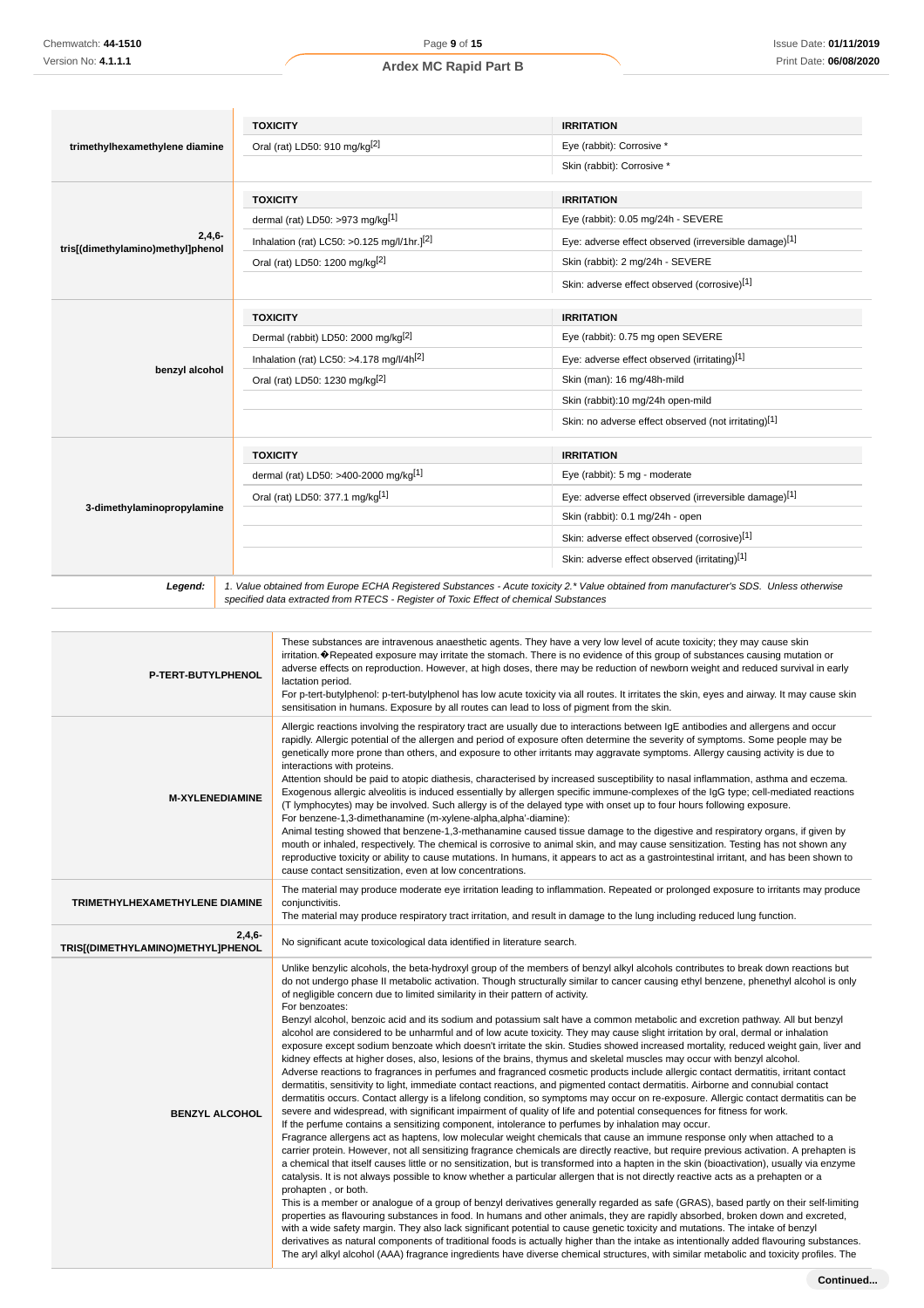|                                                                                                                                                                                                 | AAA fragrances demonstrate low acute and subchronic toxicity by skin contact and swallowing. At concentrations likely to be<br>encountered by consumers, AAA fragrance ingredients are non-irritating to the skin. The potential for eye irritation is minimal.                                                                                                                                                                                                                                                                                                                                                                                                                                                                                                                                                                                                                                                                                                                                                                                                                                                                                                                  |  |
|-------------------------------------------------------------------------------------------------------------------------------------------------------------------------------------------------|----------------------------------------------------------------------------------------------------------------------------------------------------------------------------------------------------------------------------------------------------------------------------------------------------------------------------------------------------------------------------------------------------------------------------------------------------------------------------------------------------------------------------------------------------------------------------------------------------------------------------------------------------------------------------------------------------------------------------------------------------------------------------------------------------------------------------------------------------------------------------------------------------------------------------------------------------------------------------------------------------------------------------------------------------------------------------------------------------------------------------------------------------------------------------------|--|
| 3-DIMETHYLAMINOPROPYLAMINE                                                                                                                                                                      | for 3-dimethylaminopropylamine (syn 3-aminopropyldimethylamine, DMPA)<br>Acute toxicity: DMPA was been found to be harmful following oral administration to rats.<br>In a field study workers showed impaired respiration (wheezy breath, constricted chest, irritation of mucosa of the eyes, nose and<br>pharynx) as a result of occupational exposure to DMPA $(2.34 - 5.87 \text{ mg/m}3 = 0.55 - 1.38 \text{ ppm})$ .<br>Based on the results of the sensitisation test on the skin DMPA has been classified as having a sensitising effect. DMPA showed<br>strong irritating or corrosive effects.<br>Repeat dose toxicity: In a oral 28-day subchronic toxicity study with rats, the no-observed-adverse effect-level (NOAEL) was 50<br>mg/kg bw/day.<br>In the oral reproduction/developmental toxicity screening test the no-observed-adverse effect-level (NOAEL) was 200 mg/kg bw/day.<br>Genotoxicity: DMPA was not mutagenic in the Ames Test and in a mouse micronucleus assay.                                                                                                                                                                                    |  |
| <b>P-TERT-BUTYLPHENOL &amp;</b><br>M-XYLENEDIAMINE & 2,4,6-<br>TRIS[(DIMETHYLAMINO)METHYL]PHENOL                                                                                                | The material may produce severe irritation to the eye causing pronounced inflammation. Repeated or prolonged exposure to irritants<br>may produce conjunctivitis.                                                                                                                                                                                                                                                                                                                                                                                                                                                                                                                                                                                                                                                                                                                                                                                                                                                                                                                                                                                                                |  |
| P-TERT-BUTYLPHENOL &<br><b>TRIMETHYLHEXAMETHYLENE DIAMINE &amp;</b><br><b>BENZYL ALCOHOL</b>                                                                                                    | The material may cause skin irritation after prolonged or repeated exposure and may produce on contact skin redness, swelling, the<br>production of vesicles, scaling and thickening of the skin.                                                                                                                                                                                                                                                                                                                                                                                                                                                                                                                                                                                                                                                                                                                                                                                                                                                                                                                                                                                |  |
| <b>P-TERT-BUTYLPHENOL &amp;</b><br><b>M-XYLENEDIAMINE &amp;</b><br><b>TRIMETHYLHEXAMETHYLENE DIAMINE &amp;</b><br>$2,4,6-$<br>TRIS[(DIMETHYLAMINO)METHYL]PHENOL<br>& 3-DIMETHYLAMINOPROPYLAMINE | Asthma-like symptoms may continue for months or even years after exposure to the material ends. This may be due to a<br>non-allergic condition known as reactive airways dysfunction syndrome (RADS) which can occur after exposure to high levels of<br>highly irritating compound. Main criteria for diagnosing RADS include the absence of previous airways disease in a non-atopic<br>individual, with sudden onset of persistent asthma-like symptoms within minutes to hours of a documented exposure to the irritant.<br>Other criteria for diagnosis of RADS include a reversible airflow pattern on lung function tests, moderate to severe bronchial<br>hyperreactivity on methacholine challenge testing, and the lack of minimal lymphocytic inflammation, without eosinophilia.                                                                                                                                                                                                                                                                                                                                                                                     |  |
| <b>M-XYLENEDIAMINE &amp;</b><br>TRIMETHYLHEXAMETHYLENE DIAMINE &<br><b>BENZYL ALCOHOL &amp;</b><br>3-DIMETHYLAMINOPROPYLAMINE                                                                   | The following information refers to contact allergens as a group and may not be specific to this product.<br>Contact allergies quickly manifest themselves as contact eczema, more rarely as urticaria or Quincke's oedema. The pathogenesis<br>of contact eczema involves a cell-mediated (T lymphocytes) immune reaction of the delayed type. Other allergic skin reactions, e.g.<br>contact urticaria, involve antibody-mediated immune reactions. The significance of the contact allergen is not simply determined by<br>its sensitisation potential: the distribution of the substance and the opportunities for contact with it are equally important.                                                                                                                                                                                                                                                                                                                                                                                                                                                                                                                    |  |
| M-XYLENEDIAMINE & 2,4,6-<br>TRIS[(DIMETHYLAMINO)METHYL]PHENOL                                                                                                                                   | The material may cause severe skin irritation after prolonged or repeated exposure and may produce on contact skin redness,<br>swelling, the production of vesicles, scaling and thickening of the skin. Repeated exposures may produce severe ulceration.                                                                                                                                                                                                                                                                                                                                                                                                                                                                                                                                                                                                                                                                                                                                                                                                                                                                                                                       |  |
| <b>M-XYLENEDIAMINE &amp;</b><br>TRIMETHYLHEXAMETHYLENE DIAMINE &<br>$2,4,6-$<br>TRIS[(DIMETHYLAMINO)METHYL]PHENOL<br>& 3-DIMETHYLAMINOPROPYLAMINE                                               | Overexposure to most of these materials may cause adverse health effects.<br>Many amine-based compounds can cause release of histamines, which, in turn, can trigger allergic and other physiological effects,<br>including constriction of the bronchi or asthma and inflammation of the cavity of the nose. Whole-body symptoms include headache,<br>nausea, faintness, anxiety, a decrease in blood pressure, rapid heartbeat, itching, reddening of the skin, urticaria (hives) and<br>swelling of the face, which are usually transient.<br>There are generally four routes of possible or potential exposure: inhalation, skin contact, eye contact, and swallowing.<br>Inhalation: Inhaling vapours may result in moderate to severe irritation of the tissues of the nose and throat and can irritate the<br>lungs. Higher concentrations of certain amines can produce severe respiratory irritation, characterized by discharge from the nose,<br>coughing, difficulty in breathing and chest pain. Chronic exposure via inhalation may cause headache, nausea, vomiting,<br>drowsiness, sore throat, inflammation of the bronchi and lungs, and possible lung damage. |  |
| <b>Acute Toxicity</b>                                                                                                                                                                           | ×<br>Carcinogenicity                                                                                                                                                                                                                                                                                                                                                                                                                                                                                                                                                                                                                                                                                                                                                                                                                                                                                                                                                                                                                                                                                                                                                             |  |

| <b>Acute Toxicity</b>                       | $\checkmark$ | Carcinogenicity                 | ×                                                                                                  |
|---------------------------------------------|--------------|---------------------------------|----------------------------------------------------------------------------------------------------|
| <b>Skin Irritation/Corrosion</b>            | $\checkmark$ | Reproductivity                  | ×                                                                                                  |
| <b>Serious Eye Damage/Irritation</b>        | $\checkmark$ | <b>STOT - Single Exposure</b>   | ×                                                                                                  |
| <b>Respiratory or Skin</b><br>sensitisation |              | <b>STOT - Repeated Exposure</b> | ×                                                                                                  |
| <b>Mutagenicity</b>                         | ×            | <b>Aspiration Hazard</b>        | ×                                                                                                  |
|                                             |              | Legend:                         | $\blacktriangleright$ - Data either not available or does not fill the criteria for classification |

– Data available to make classification

### **SECTION 12 Ecological information**

### **Toxicity**

| Ardex MC Rapid Part B | Endpoint         | <b>Test Duration (hr)</b> | <b>Species</b>                | Value               | <b>Source</b>    |
|-----------------------|------------------|---------------------------|-------------------------------|---------------------|------------------|
|                       | Not<br>Available | Not Available             | Not Available                 | Not<br>Available    | Not<br>Available |
|                       | Endpoint         | <b>Test Duration (hr)</b> | <b>Species</b>                | Value               | Source           |
|                       | <b>LC50</b>      | 96                        | Fish                          | >1mg/L              | $\overline{2}$   |
|                       | EC50             | 48                        | Crustacea                     | $=3.9$ mg/L         | 1                |
| p-tert-butylphenol    | EC50             | 72                        | Algae or other aquatic plants | ca.2.4mg/L          | $\overline{c}$   |
|                       | <b>BCF</b>       | 24                        | Algae or other aquatic plants | $0.05$ mg/L         | 4                |
|                       | <b>NOEC</b>      | 3072                      | Fish                          | $0.01$ mg/L         | $\overline{2}$   |
|                       | Endpoint         | <b>Test Duration (hr)</b> | <b>Species</b>                | Value               | Source           |
|                       | <b>LC50</b>      | 96                        | Fish                          | 75mg/L              | $\overline{2}$   |
| m-xylenediamine       | <b>EC50</b>      | 48                        | Crustacea                     | 15.2mg/L            | $\overline{2}$   |
|                       | EC50             | 72                        | Algae or other aquatic plants | 12mg/L              | 2                |
|                       | <b>NOEC</b>      | 504                       | Crustacea                     | 4.7 <sub>mg/L</sub> | $\overline{2}$   |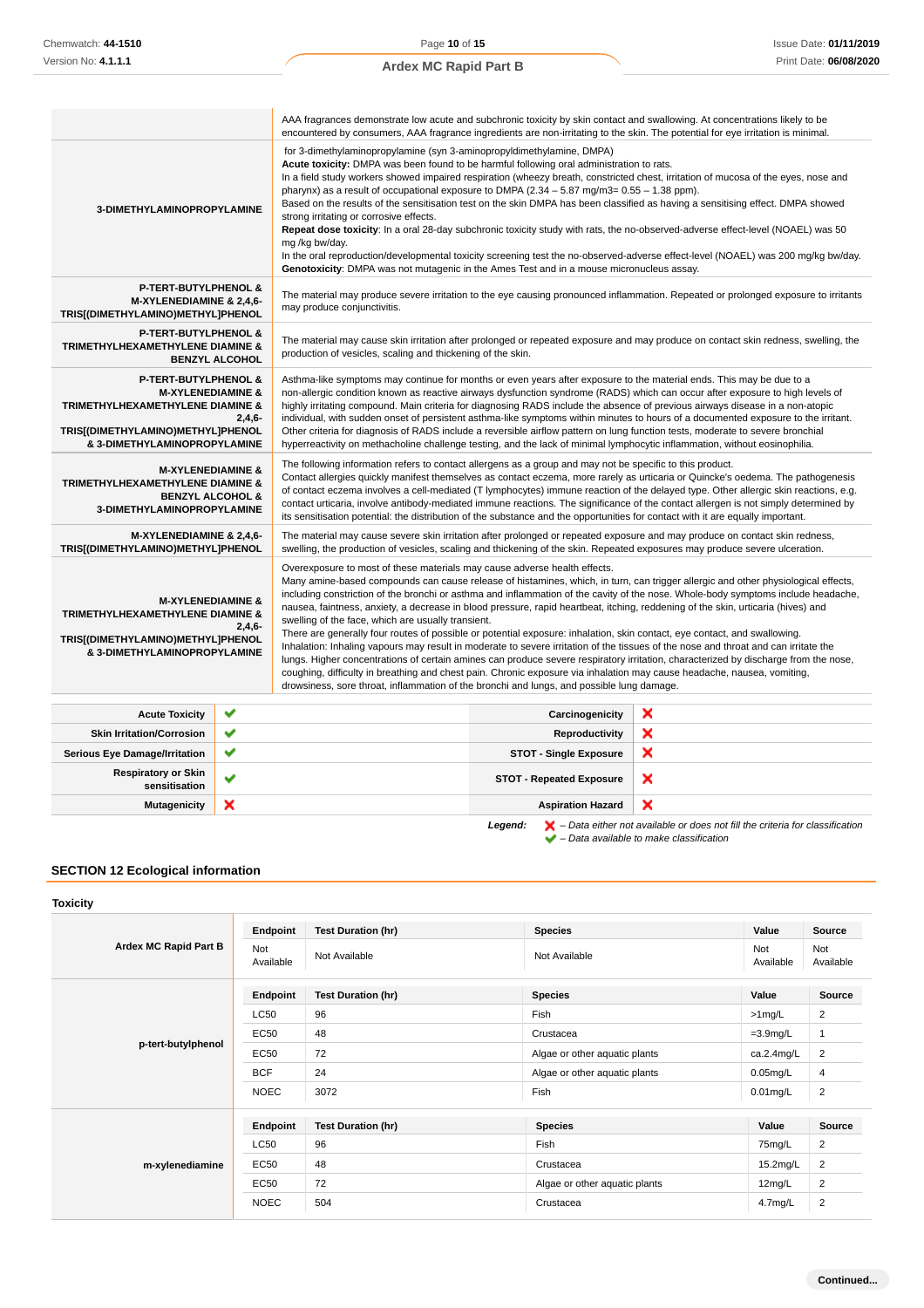|                                               | Endpoint    | <b>Test Duration (hr)</b> | <b>Species</b>                | Value        | <b>Source</b>  |
|-----------------------------------------------|-------------|---------------------------|-------------------------------|--------------|----------------|
|                                               | <b>LC50</b> | 96                        | Fish                          | 78.605mg/L   | 3              |
| trimethylhexamethylene diamine                | EC50        | 96                        | Algae or other aquatic plants | 9.058mg/L    | 3              |
|                                               | EC10        | 72                        | Algae or other aquatic plants | $=16.3$ mg/L | $\mathbf{1}$   |
|                                               | Endpoint    | <b>Test Duration (hr)</b> | <b>Species</b>                | Value        | Source         |
| $2,4,6-$<br>tris[(dimethylamino)methyl]phenol | <b>LC50</b> | 96                        | Fish                          | 175mg/L      | $\overline{c}$ |
|                                               | <b>EC50</b> | 72                        | Algae or other aquatic plants | $2.8$ mg/L   | $\overline{2}$ |
|                                               | Endpoint    | <b>Test Duration (hr)</b> | <b>Species</b>                | Value        | <b>Source</b>  |
|                                               | <b>LC50</b> | 96                        | Fish                          | 10mg/L       | 2              |
| benzyl alcohol                                | <b>EC50</b> | 48                        | Crustacea                     | 230mg/L      | $\overline{c}$ |
|                                               | <b>EC50</b> | 96                        | Algae or other aquatic plants | 76.828mg/L   | $\overline{2}$ |
|                                               | <b>NOEC</b> | 336                       | Fish                          | 5.1mg/L      | $\overline{c}$ |
|                                               | Endpoint    | <b>Test Duration (hr)</b> | <b>Species</b>                | Value        | <b>Source</b>  |
|                                               | <b>LC50</b> | 96                        | Fish                          | $=100$ mg/L  | 1              |
|                                               | <b>EC50</b> | 48                        | Crustacea                     | 59.46mg/L    | $\overline{c}$ |
| 3-dimethylaminopropylamine                    | <b>EC50</b> | 72                        | Algae or other aquatic plants | 7-120mg/L    | $\overline{2}$ |
|                                               | EC10        | 528                       | Crustacea                     | 5.65mg/L     | 2              |
|                                               | <b>NOEC</b> | 528                       | Crustacea                     | 3.64mg/L     | $\overline{c}$ |

**Legend:** Extracted from 1. IUCLID Toxicity Data 2. Europe ECHA Registered Substances - Ecotoxicological Information - Aquatic Toxicity 3. EPIWIN Suite V3.12 (QSAR) - Aquatic Toxicity Data (Estimated) 4. US EPA, Ecotox database - Aquatic Toxicity Data 5. ECETOC Aquatic Hazard Assessment Data 6. NITE (Japan) - Bioconcentration Data 7. METI (Japan) - Bioconcentration Data 8. Vendor Data

Toxic to aquatic organisms, may cause long-term adverse effects in the aquatic environment. Prevent, by any means available, spillage from entering drains or water courses. **DO NOT** discharge into sewer or waterways.

#### **Persistence and degradability**

| Ingredient                                    | Persistence: Water/Soil | <b>Persistence: Air</b> |
|-----------------------------------------------|-------------------------|-------------------------|
| p-tert-butylphenol                            | <b>HIGH</b>             | <b>HIGH</b>             |
| m-xylenediamine                               | <b>HIGH</b>             | <b>HIGH</b>             |
| trimethylhexamethylene diamine                | <b>HIGH</b>             | <b>HIGH</b>             |
| $2,4,6-$<br>tris[(dimethylamino)methyl]phenol | <b>HIGH</b>             | <b>HIGH</b>             |
| benzyl alcohol                                | LOW                     | LOW                     |
| 3-dimethylaminopropylamine                    | <b>HIGH</b>             | <b>HIGH</b>             |

#### **Bioaccumulative potential**

| Ingredient                                    | <b>Bioaccumulation</b>    |
|-----------------------------------------------|---------------------------|
| p-tert-butylphenol                            | $LOW (BCF = 240)$         |
| m-xylenediamine                               | LOW (BCF = $2.7$ )        |
| trimethylhexamethylene diamine                | LOW (LogKOW = $1.6347$ )  |
| $2,4,6-$<br>tris[(dimethylamino)methyl]phenol | LOW (LogKOW = $0.773$ )   |
| benzyl alcohol                                | LOW (LogKOW = $1.1$ )     |
| 3-dimethylaminopropylamine                    | LOW (LogKOW = $-0.4502$ ) |

#### **Mobility in soil**

| Ingredient                                    | Mobility              |
|-----------------------------------------------|-----------------------|
| p-tert-butylphenol                            | $LOW (KOC = 1912)$    |
| m-xylenediamine                               | LOW ( $KOC = 914.6$ ) |
| trimethylhexamethylene diamine                | $LOW (KOC = 1101)$    |
| $2,4,6-$<br>tris[(dimethylamino)methyl]phenol | LOW ( $KOC = 15130$ ) |
| benzyl alcohol                                | $LOW (KOC = 15.66)$   |
| 3-dimethylaminopropylamine                    | $LOW (KOC = 73.36)$   |

### **SECTION 13 Disposal considerations**

#### **Waste treatment methods**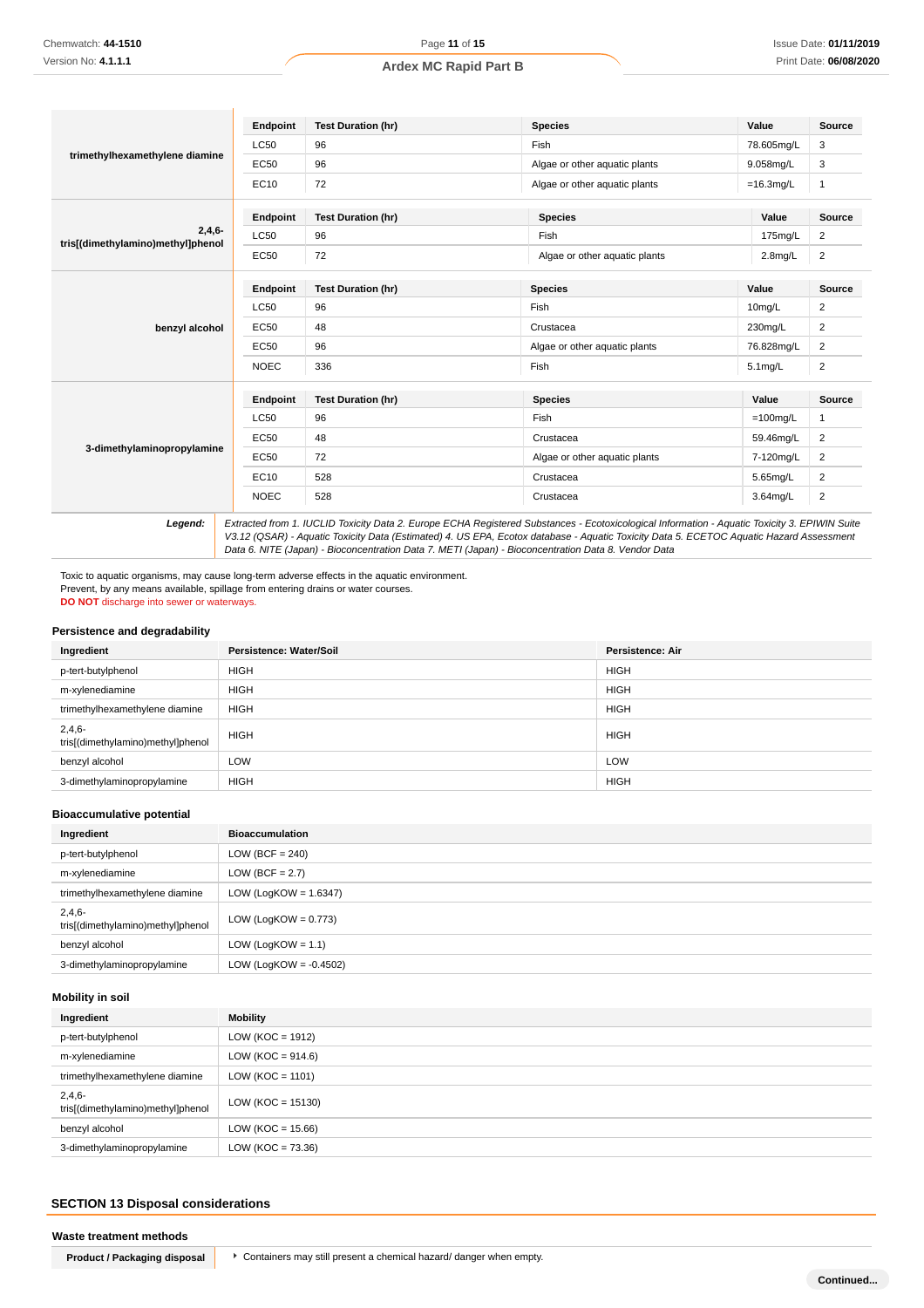| Return to supplier for reuse/ recycling if possible.                                                                                                                                                                                                   |
|--------------------------------------------------------------------------------------------------------------------------------------------------------------------------------------------------------------------------------------------------------|
| Otherwise:                                                                                                                                                                                                                                             |
| If container can not be cleaned sufficiently well to ensure that residuals do not remain or if the container cannot be used to store the same                                                                                                          |
| product, then puncture containers, to prevent re-use, and bury at an authorised landfill.                                                                                                                                                              |
| ▶ Where possible retain label warnings and SDS and observe all notices pertaining to the product.                                                                                                                                                      |
| Recycle wherever possible.                                                                                                                                                                                                                             |
| Consult manufacturer for recycling options or consult local or regional waste management authority for disposal if no suitable treatment or<br>disposal facility can be identified.                                                                    |
| Treat and neutralise at an approved treatment plant.                                                                                                                                                                                                   |
| ▶ Treatment should involve: Neutralisation with suitable dilute acid followed by: burial in a land-fill specifically licensed to accept chemical and /                                                                                                 |
| or pharmaceutical wastes or Incineration in a licensed apparatus (after admixture with suitable combustible material).                                                                                                                                 |
| Most polyurethane amine catalysts and their byproducts can be chemically or biologically degraded.                                                                                                                                                     |
| Incineration is the preferred method of disposal; however, nitrogen oxide emission control may be required to meet current environmental                                                                                                               |
| regulations.                                                                                                                                                                                                                                           |
| E Landfill disposal of amine-containing wastes is acceptable only where landfill sites are governmentally approved to receive this type of<br>waste.                                                                                                   |
| A suitable industrial or municipal waste treatment system also can be used, depending upon the quality and quantity of waste to be treated,<br>the treatment plant capability, and discharge water quality standards.                                  |
| Drum Disposal                                                                                                                                                                                                                                          |
| • While the many laws, regulations, and ordinances governing the disposal of empty containers are varied and complex, one principle is<br>common to all: the responsibility for the proper disposal of empty containers lies with the waste generator. |
| Moreover, the waste generator is also responsible for any injury to health or environment caused by improper disposal.                                                                                                                                 |
| It is imperative, therefore, that all persons responsible for the disposal of chemical wastes (including "empty" drums) be familiar with the<br>requirements of the legislation governing such disposal.                                               |
| Legislation addressing waste disposal requirements may differ by country, state and/ or territory. Each user must refer to laws operating in their                                                                                                     |
| area. In some areas, certain wastes must be tracked.                                                                                                                                                                                                   |
| A Hierarchy of Controls seems to be common - the user should investigate:                                                                                                                                                                              |
| Reduction                                                                                                                                                                                                                                              |
| $\cdot$ Reuse                                                                                                                                                                                                                                          |
| ▶ Recycling                                                                                                                                                                                                                                            |
| Disposal (if all else fails)                                                                                                                                                                                                                           |
| This material may be recycled if unused, or if it has not been contaminated so as to make it unsuitable for its intended use.                                                                                                                          |
| DO NOT allow wash water from cleaning or process equipment to enter drains.                                                                                                                                                                            |
| It may be necessary to collect all wash water for treatment before disposal.                                                                                                                                                                           |
| In all cases disposal to sewer may be subject to local laws and requlations and these should be considered first.                                                                                                                                      |
| • Where in doubt contact the responsible authority.                                                                                                                                                                                                    |
| Ensure that the hazardous substance is disposed in accordance with the Hazardous Substances (Disposal) Notice 2017                                                                                                                                     |

### **Disposal Requirements**

Packages that have been in direct contact with the hazardous substance must be only disposed if the hazardous substance was appropriately removed and cleaned out from the package. The package must be disposed according to the manufacturer's directions taking into account the material it is made of. Packages which hazardous content have been appropriately treated and removed may be recycled.

The hazardous substance must only be disposed if it has been treated by a method that changed the characteristics or composition of the substance and it is no longer hazardous.

### **SECTION 14 Transport information**

**Labels Required Marine Pollutant HAZCHEM** 2X

#### **Land transport (UN)**

| <b>UN number</b>             | 1760                                                                                   |  |  |
|------------------------------|----------------------------------------------------------------------------------------|--|--|
| UN proper shipping name      | CORROSIVE LIQUID, N.O.S. (contains trimethylhexamethylene diamine and m-xylenediamine) |  |  |
| Transport hazard class(es)   | Class<br>8<br>Subrisk<br>Not Applicable                                                |  |  |
| Packing group                | Ш                                                                                      |  |  |
| <b>Environmental hazard</b>  | Environmentally hazardous                                                              |  |  |
| Special precautions for user | Special provisions<br>223; 274<br>5L<br>Limited quantity                               |  |  |

#### **Air transport (ICAO-IATA / DGR)**

| <b>UN number</b> | 1760                    |
|------------------|-------------------------|
| name             | `orro<br>liguid<br>ııne |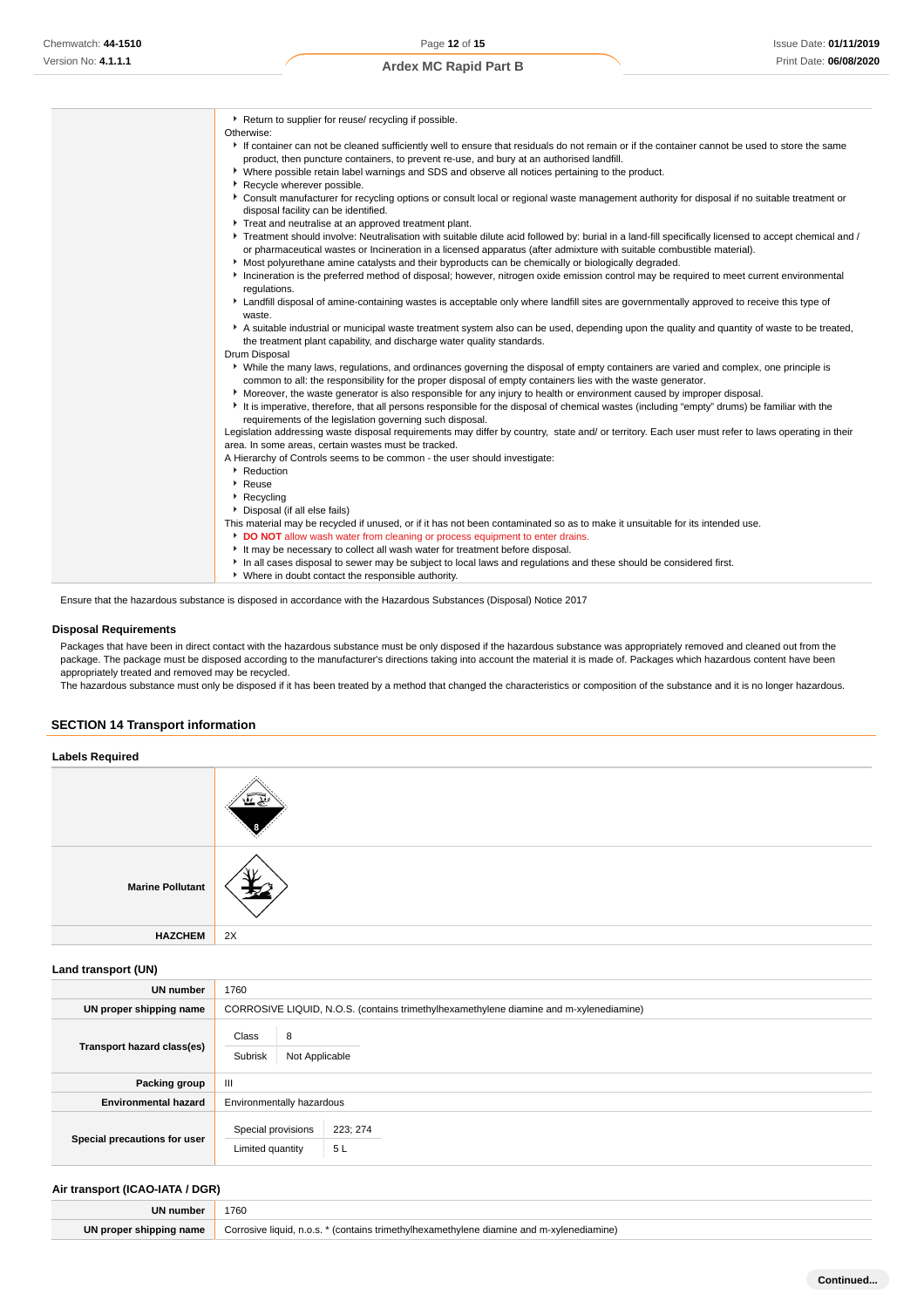|                              | <b>ICAO/IATA Class</b>                                                                                                                                                                                                                                                                                                   | 8              |                                                               |  |  |
|------------------------------|--------------------------------------------------------------------------------------------------------------------------------------------------------------------------------------------------------------------------------------------------------------------------------------------------------------------------|----------------|---------------------------------------------------------------|--|--|
| Transport hazard class(es)   | ICAO / IATA Subrisk                                                                                                                                                                                                                                                                                                      | Not Applicable |                                                               |  |  |
|                              | <b>ERG Code</b>                                                                                                                                                                                                                                                                                                          | 8L             |                                                               |  |  |
| Packing group                | III                                                                                                                                                                                                                                                                                                                      |                |                                                               |  |  |
| <b>Environmental hazard</b>  |                                                                                                                                                                                                                                                                                                                          |                |                                                               |  |  |
| Special precautions for user | Environmentally hazardous<br>Special provisions<br>Cargo Only Packing Instructions<br>Cargo Only Maximum Qty / Pack<br>Passenger and Cargo Packing Instructions<br>Passenger and Cargo Maximum Qty / Pack<br>Passenger and Cargo Limited Quantity Packing Instructions<br>Passenger and Cargo Limited Maximum Qty / Pack |                | A3 A803<br>856<br>60 L<br>852<br>5L<br>Y841<br>1 <sub>L</sub> |  |  |

### **Sea transport (IMDG-Code / GGVSee)**

ń

| <b>UN</b> number             | 1760                                                                 |                                                                                        |  |  |
|------------------------------|----------------------------------------------------------------------|----------------------------------------------------------------------------------------|--|--|
| UN proper shipping name      |                                                                      | CORROSIVE LIQUID, N.O.S. (contains trimethylhexamethylene diamine and m-xylenediamine) |  |  |
| Transport hazard class(es)   | 8<br><b>IMDG Class</b><br><b>IMDG Subrisk</b><br>Not Applicable      |                                                                                        |  |  |
| Packing group                | Ш                                                                    |                                                                                        |  |  |
| <b>Environmental hazard</b>  | <b>Marine Pollutant</b>                                              |                                                                                        |  |  |
| Special precautions for user | <b>EMS Number</b><br>Special provisions<br><b>Limited Quantities</b> | $F-A$ , S-B<br>223 274<br>5 L                                                          |  |  |

### **Transport in bulk according to Annex II of MARPOL and the IBC code**

Not Applicable

### **SECTION 15 Regulatory information**

### **Safety, health and environmental regulations / legislation specific for the substance or mixture**

This substance is to be managed using the conditions specified in an applicable Group Standard

| <b>HSR Number</b>                                                                  | <b>Group Standard</b>                                                              |                                                                                                                      |  |
|------------------------------------------------------------------------------------|------------------------------------------------------------------------------------|----------------------------------------------------------------------------------------------------------------------|--|
| Laboratory Chemicals and Reagent Kits Group Standard 2017<br>HSR002596             |                                                                                    |                                                                                                                      |  |
| N.O.S. (Toxic [6.1, 6.7], Corrosive, Combustible) Group Standard 2017<br>HSR002628 |                                                                                    |                                                                                                                      |  |
| HSR100425                                                                          | Pharmaceutical Active Ingredients Group Standard 2017                              |                                                                                                                      |  |
| HSR100757<br>Veterinary Medicine (Limited Pack Size, Finished Dose) Standard 2017  |                                                                                    |                                                                                                                      |  |
|                                                                                    | p-tert-butylphenol is found on the following regulatory lists                      |                                                                                                                      |  |
|                                                                                    | New Zealand Approved Hazardous Substances with controls                            | New Zealand Hazardous Substances and New Organisms (HSNO) Act - Classification<br>of Chemicals - Classification Data |  |
| of Chemicals                                                                       | New Zealand Hazardous Substances and New Organisms (HSNO) Act - Classification     | New Zealand Inventory of Chemicals (NZIoC)                                                                           |  |
|                                                                                    | m-xylenediamine is found on the following regulatory lists                         |                                                                                                                      |  |
| New Zealand Inventory of Chemicals (NZIoC)                                         |                                                                                    | New Zealand Workplace Exposure Standards (WES)                                                                       |  |
|                                                                                    | trimethylhexamethylene diamine is found on the following regulatory lists          |                                                                                                                      |  |
| New Zealand Inventory of Chemicals (NZIoC)                                         |                                                                                    |                                                                                                                      |  |
|                                                                                    | 2,4,6-tris[(dimethylamino)methyl]phenol is found on the following regulatory lists |                                                                                                                      |  |
|                                                                                    | New Zealand Approved Hazardous Substances with controls                            | New Zealand Hazardous Substances and New Organisms (HSNO) Act - Classification                                       |  |
| New Zealand Hazardous Substances and New Organisms (HSNO) Act - Classification     |                                                                                    | of Chemicals - Classification Data                                                                                   |  |
| of Chemicals                                                                       |                                                                                    | New Zealand Inventory of Chemicals (NZIoC)                                                                           |  |
|                                                                                    | benzyl alcohol is found on the following regulatory lists                          |                                                                                                                      |  |
| New Zealand Approved Hazardous Substances with controls                            |                                                                                    | New Zealand Hazardous Substances and New Organisms (HSNO) Act - Classification                                       |  |
| New Zealand Hazardous Substances and New Organisms (HSNO) Act - Classification     |                                                                                    | of Chemicals - Classification Data                                                                                   |  |
| of Chemicals                                                                       |                                                                                    | New Zealand Inventory of Chemicals (NZIoC)                                                                           |  |
|                                                                                    | 3-dimethylaminopropylamine is found on the following regulatory lists              |                                                                                                                      |  |
|                                                                                    | New Zealand Approved Hazardous Substances with controls                            | New Zealand Hazardous Substances and New Organisms (HSNO) Act - Classification                                       |  |
|                                                                                    | New Zealand Hazardous Substances and New Organisms (HSNO) Act - Classification     | of Chemicals - Classification Data                                                                                   |  |
| of Chemicals                                                                       |                                                                                    | New Zealand Inventory of Chemicals (NZIoC)                                                                           |  |

#### **Hazardous Substance Location**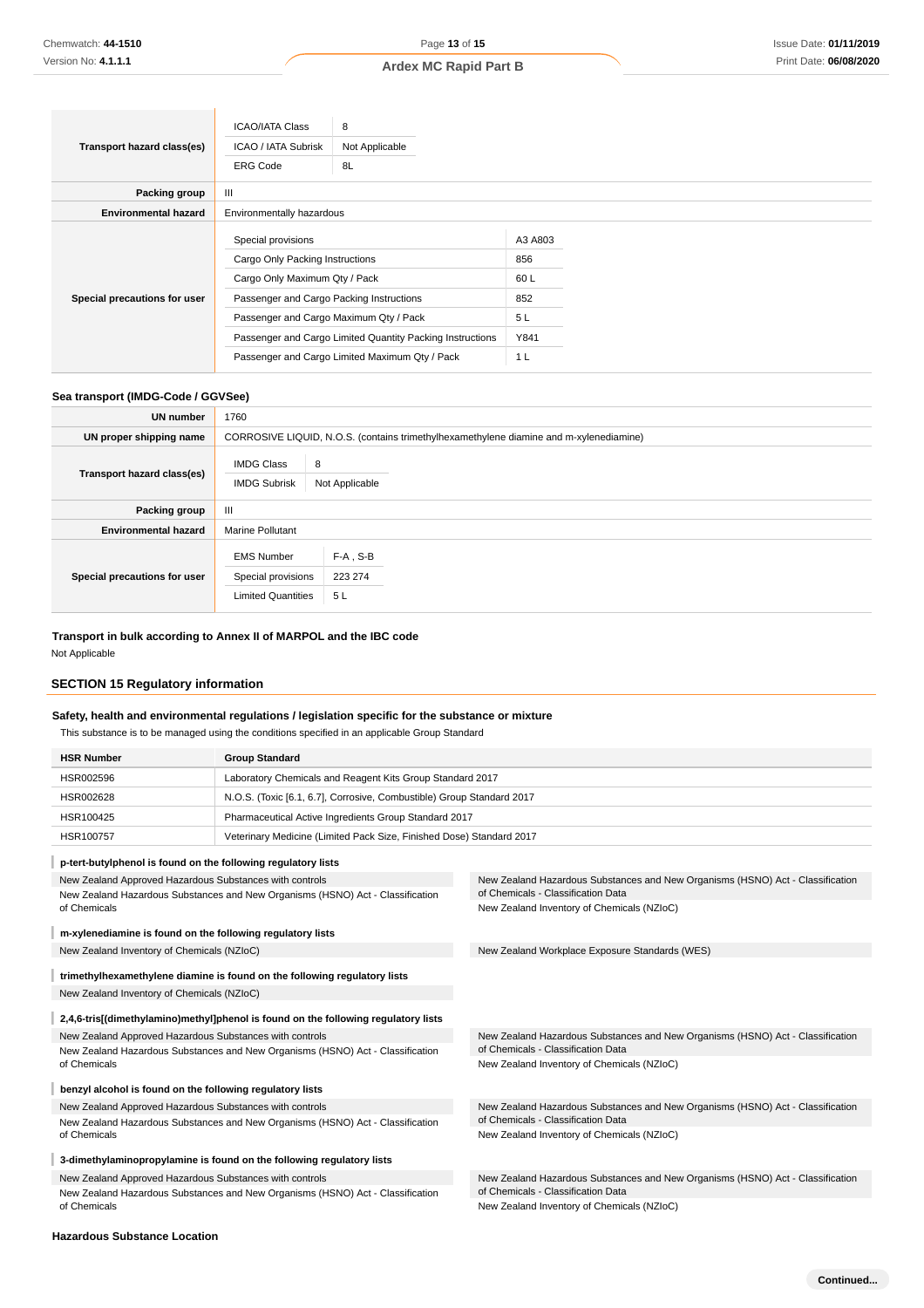Subject to the Health and Safety at Work (Hazardous Substances) Regulations 2017.

| <b>Hazard Class</b> | Quantity beyond which controls apply for closed<br>containers | Quantity beyond which controls apply when use occurring in open<br>containers |  |
|---------------------|---------------------------------------------------------------|-------------------------------------------------------------------------------|--|
| Not Applicable      | Not Applicable                                                | Not Applicable                                                                |  |

#### **Certified Handler**

Subject to Part 4 of the Health and Safety at Work (Hazardous Substances) Regulations 2017.

| <b>Class of substance</b>                                                                             | Quantities   |
|-------------------------------------------------------------------------------------------------------|--------------|
| 6.1A, 6.1B, 6.1C (except for<br>propellant powders of classes<br>1.1C (UN 0160) and 1.3C (UN<br>0161) | Any quantity |

Refer Group Standards for further information

#### **Tracking Requirements**

Not Applicable

#### **National Inventory Status**

| <b>National Inventory</b>      | <b>Status</b>                                                                                                                                                                                            |  |  |
|--------------------------------|----------------------------------------------------------------------------------------------------------------------------------------------------------------------------------------------------------|--|--|
| Australia - AIIC               | Yes                                                                                                                                                                                                      |  |  |
| Australia - Non-Industrial Use | No (p-tert-butylphenol; m-xylenediamine; trimethylhexamethylene diamine; 2,4,6-tris[(dimethylamino)methyl]phenol; benzyl alcohol;<br>3-dimethylaminopropylamine)                                         |  |  |
| Canada - DSL                   | Yes                                                                                                                                                                                                      |  |  |
| Canada - NDSL                  | No (p-tert-butylphenol; m-xylenediamine; trimethylhexamethylene diamine; 2,4,6-tris[(dimethylamino)methyl]phenol; benzyl alcohol;<br>3-dimethylaminopropylamine)                                         |  |  |
| China - IECSC                  | Yes                                                                                                                                                                                                      |  |  |
| Europe - EINEC / ELINCS / NLP  | Yes                                                                                                                                                                                                      |  |  |
| Japan - ENCS                   | Yes                                                                                                                                                                                                      |  |  |
| Korea - KECI                   | Yes                                                                                                                                                                                                      |  |  |
| New Zealand - NZIoC            | Yes                                                                                                                                                                                                      |  |  |
| Philippines - PICCS            | Yes                                                                                                                                                                                                      |  |  |
| <b>USA - TSCA</b>              | Yes                                                                                                                                                                                                      |  |  |
| Taiwan - TCSI                  | Yes                                                                                                                                                                                                      |  |  |
| Mexico - INSQ                  | Yes                                                                                                                                                                                                      |  |  |
| Vietnam - NCI                  | Yes                                                                                                                                                                                                      |  |  |
| Russia - ARIPS                 | Yes                                                                                                                                                                                                      |  |  |
| Legend:                        | Yes = All CAS declared ingredients are on the inventory<br>No = One or more of the CAS listed ingredients are not on the inventory and are not exempt from listing(see specific ingredients in brackets) |  |  |

#### **SECTION 16 Other information**

| $\sim$ |
|--------|
|        |

#### **SDS Version Summary**

| Version | <b>Issue Date</b> | <b>Sections Updated</b>                                                        |
|---------|-------------------|--------------------------------------------------------------------------------|
|         | 01/11/2019        | One-off system update. NOTE: This may or may not change the GHS classification |

#### **Other information**

Classification of the preparation and its individual components has drawn on official and authoritative sources as well as independent review by the Chemwatch Classification committee using available literature references.

The SDS is a Hazard Communication tool and should be used to assist in the Risk Assessment. Many factors determine whether the reported Hazards are Risks in the workplace or other settings. Risks may be determined by reference to Exposures Scenarios. Scale of use, frequency of use and current or available engineering controls must be considered.

#### **Definitions and abbreviations**

PC-TWA: Permissible Concentration-Time Weighted Average PC-STEL: Permissible Concentration-Short Term Exposure Limit IARC: International Agency for Research on Cancer ACGIH: American Conference of Governmental Industrial Hygienists STEL: Short Term Exposure Limit TEEL: Temporary Emergency Exposure Limit。 IDLH: Immediately Dangerous to Life or Health Concentrations OSF: Odour Safety Factor NOAEL :No Observed Adverse Effect Level LOAEL: Lowest Observed Adverse Effect Level TLV: Threshold Limit Value LOD: Limit Of Detection

OTV: Odour Threshold Value